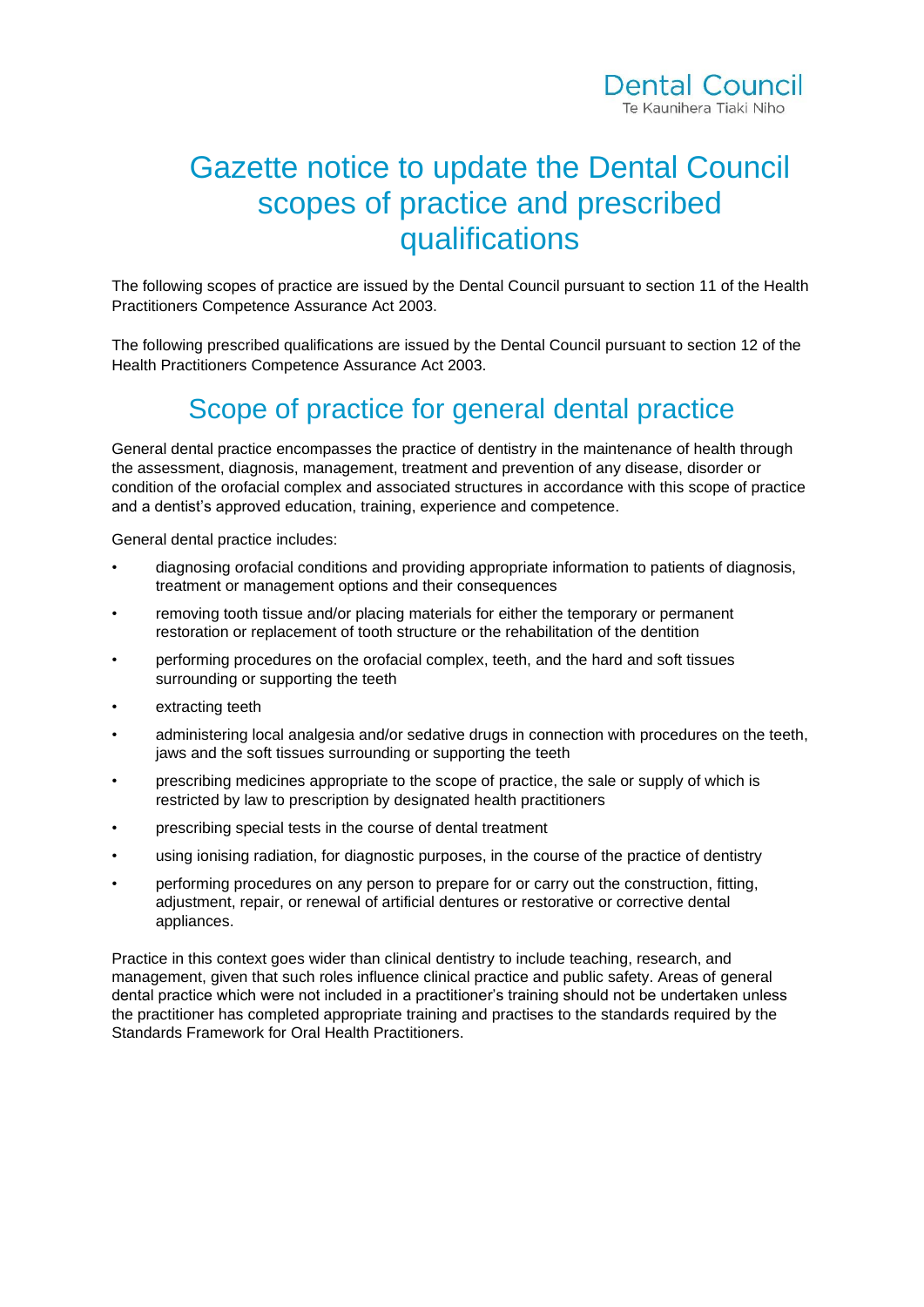## Prescribed qualifications for the scope of practice for general dental practice

### New Zealand

- Bachelor of Dental Surgery, University of Otago
- Bachelor of Dental Surgery with Honours, University of Otago.

#### Australia

- an Australian Dental Council (ADC) accredited programme<sup>1</sup>
- a Dental Board of Australia approved programme of study providing a qualification for the purpose of registration in general dentistry in Australia<sup>2</sup>
- a five-year undergraduate dental degree and a pass in the Australian Dental Council licensing examinations.

General Dental Council (GDC) accredited dental schools in the UK and Commonwealth countries

• a GDC accredited undergraduate dental degree from a GDC accredited dental school in the UK, or Commonwealth as listed below.

| <b>Dental School</b>               | Dates of recognition - student must<br>have completed and satisfied all<br>programme requirements before the<br>end-date listed below |
|------------------------------------|---------------------------------------------------------------------------------------------------------------------------------------|
| Western Cape                       | Before 1 January 1998                                                                                                                 |
| Hong Kong                          | Before 1 January 2001                                                                                                                 |
| Singapore                          | Before 1 January 2001                                                                                                                 |
| Witwatersrand                      | Before 1 January 2001                                                                                                                 |
| Pretoria                           | Before 1 January 2001                                                                                                                 |
| Stellenbosch                       | Before 1 January 2001                                                                                                                 |
| Medical University of South Africa | 1 January 1997 - 31 December 2000                                                                                                     |
| Malaysia                           | 1 January 1997 - 31 December 2000                                                                                                     |

USA and Canada

- an accredited undergraduate dental degree from the Commission on Dental Accreditation in the USA or the Commission on Dental Accreditation of Canada
- a five-year undergraduate dental degree and a pass in the USA licensing examinations
- a five-year undergraduate dental degree and a pass in the National Dental Examining Board of Canada Equivalency Examination Process<sup>3</sup>.

<sup>1</sup> Before 30 June 2010, and before 17 October 2010 for Western Australia

<sup>2</sup> From 1 July 2010 onwards, and 18 October 2010 onwards for Western Australia

<sup>&</sup>lt;sup>3</sup> A pass in any of the National Dental Examining Board of Canada Equivalency Examinations after 3 March 2014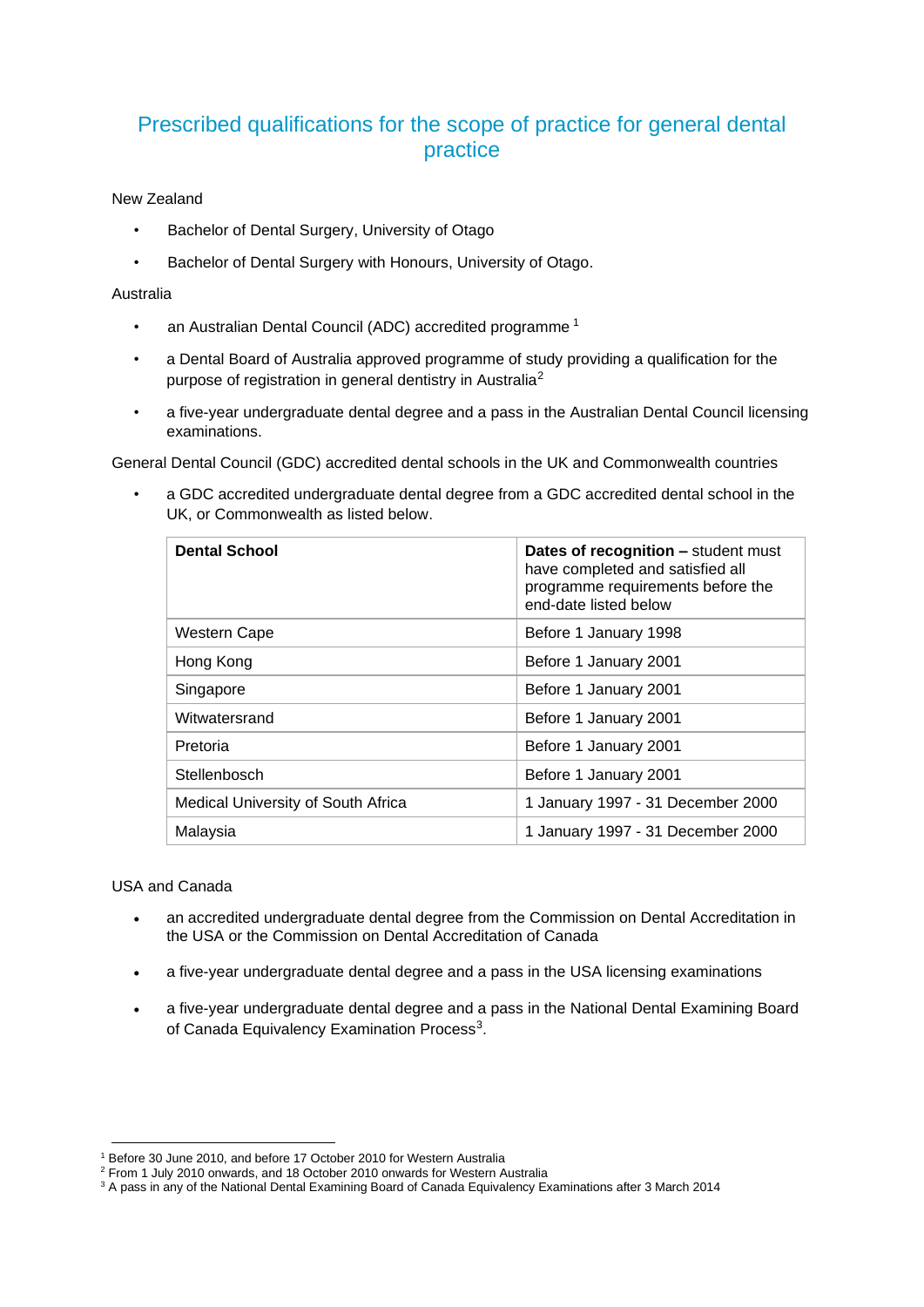### **Other**

• a five-year undergraduate dental degree and a pass in the New Zealand Dental Registration Examinations<sup>4</sup>.

<sup>4</sup> Administered by the National Dental Examining Board of Canada on behalf of the Dental Council since August 2015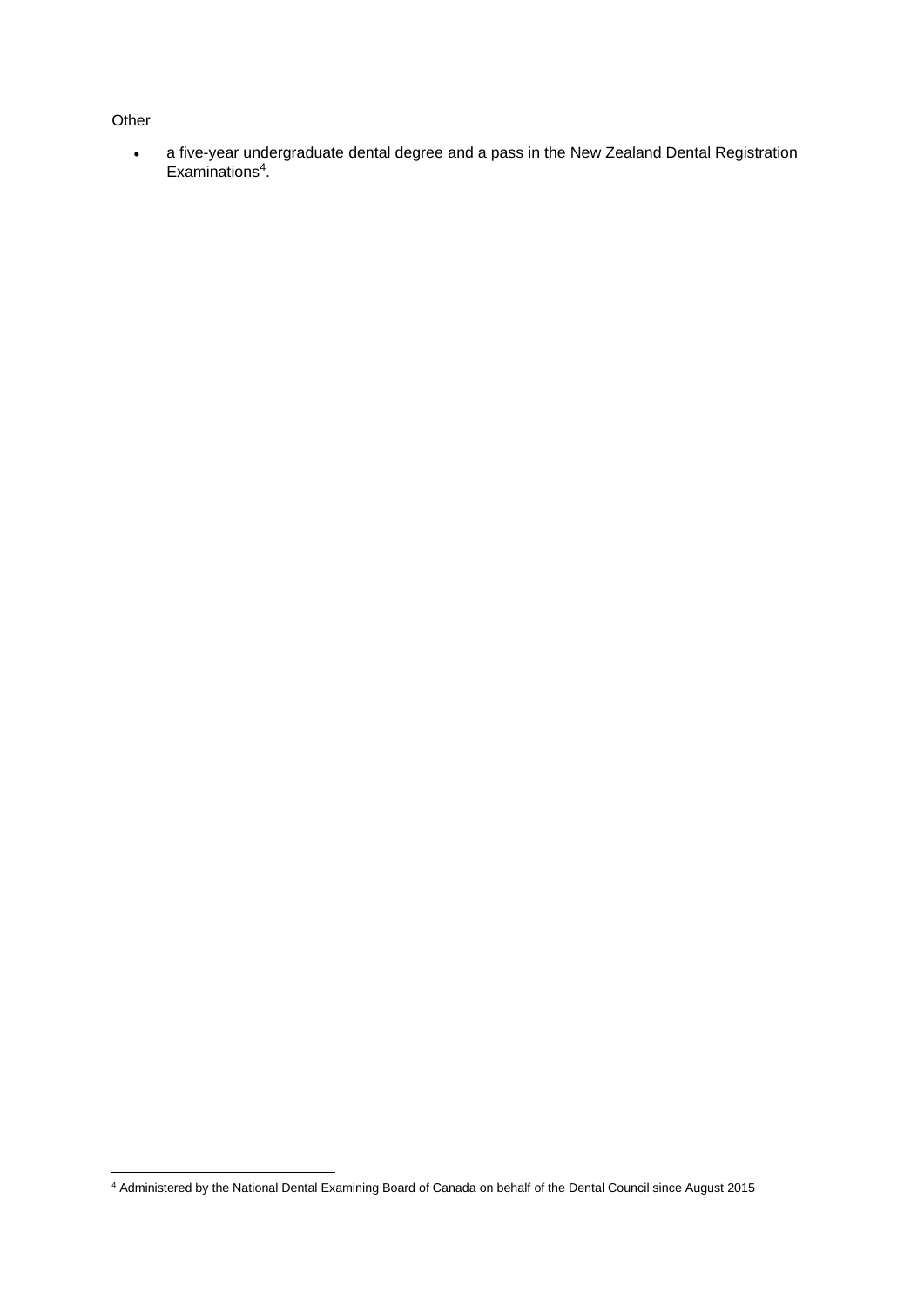# Scope of practice for endodontic specialists

Endodontic specialists practise in the branch of dentistry that is concerned with the morphology and pathology of the pulpo-dentine complex and periradicular tissues. Its study and practice encompass the basic clinical sciences including the biology of the normal pulp, and the aetiology, diagnosis, prevention, and treatment of diseases and injuries to the pulp and associated periradicular tissues.

Specialist endodontics is undertaken by a dental practitioner who possesses [additional postgraduate](https://www.dcnz.org.nz/i-want-to-practise-in-new-zealand/dentists-and-dental-specialists/prescribed-qualifications-for-dental-specialists/)  [qualifications, training and experience](https://www.dcnz.org.nz/i-want-to-practise-in-new-zealand/dentists-and-dental-specialists/prescribed-qualifications-for-dental-specialists/) recognised by the Dental Council as appropriate for registration.

Practice in this context goes wider than clinical dentistry to include teaching, research, and management, given that such roles influence clinical practice and public safety. Areas of endodontic practice which were not included in a practitioner's training should not be undertaken unless the practitioner has completed appropriate training and practises to the standards required by the Standards Framework for Oral Health Practitioners.

### Prescribed qualifications for the scope of practice for endodontic specialists

### New Zealand

- MDS (Endodontics) University of Otago
- DClinDent (Endodontics) University of Otago.

#### Australia

- an ADC accredited MDS or MDSc or DClinDent programme in endodontics<sup>1</sup>
- a Dental Board of Australia approved programme of study providing a qualification for the purposes of specialist registration in endodontics in Australia<sup>2</sup>.

#### **Other**

• two years or more of full-time equivalent postgraduate training in the specialty, evidence of research activity and a pass in the New Zealand Endodontic Specialist Examination.

<sup>1</sup> Before 30 June 2010, and before 17 October 2010 for Western Australia

<sup>2</sup> From 1 July 2010 onwards, and 18 October 2010 onwards for Western Australia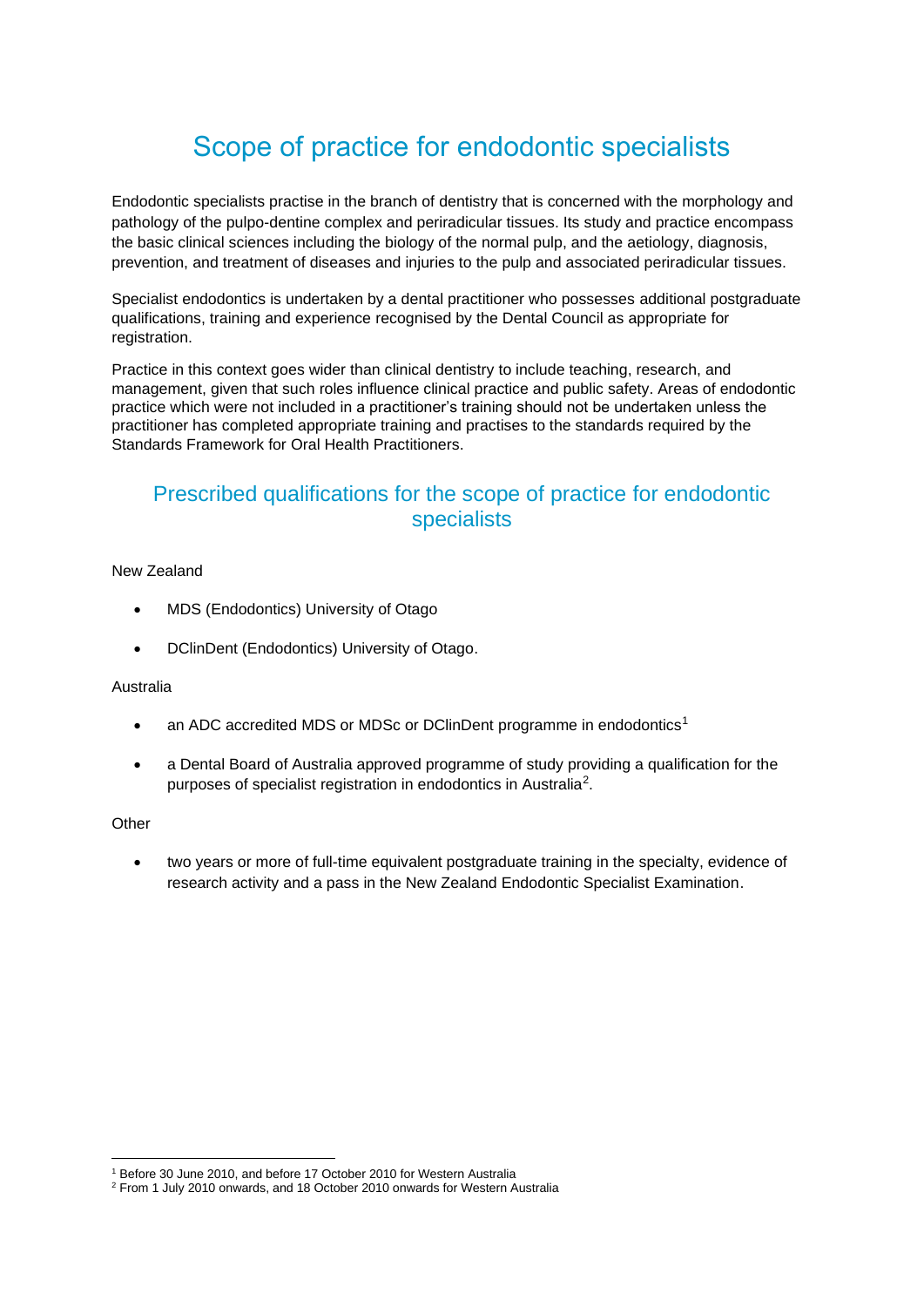# Scope of practice for oral and maxillofacial surgery specialists

Oral and maxillofacial surgery specialists practise in the branch of dentistry in that part of surgery which deals with the diagnosis, surgical and adjunctive treatment of diseases, injuries and defects of the human jaws and associated structures.

Specialist oral and maxillofacial surgery is undertaken by a dental practitioner who possesses [additional postgraduate qualifications, training and experience](https://www.dcnz.org.nz/i-want-to-practise-in-new-zealand/dentists-and-dental-specialists/prescribed-qualifications-for-dental-specialists/) recognised by the Dental Council as appropriate for registration.

Practice in this context goes wider than clinical dentistry to include teaching, research, and management, given that such roles influence clinical practice and public safety. Areas of oral and maxillofacial surgery practice which were not included in a practitioner's training should not be undertaken unless the practitioner has completed appropriate training and practises to the standards required by the Standards Framework for Oral Health Practitioners.

## Prescribed qualifications for the scope of practice for oral and maxillofacial surgery specialists

New Zealand

- MDS/MBChB (Oral and Maxillofacial Surgery) University of Otago
- DClinDent (Oral and Maxillofacial Surgery) University of Otago<sup>1</sup>.

### Australia

- an ADC accredited MDS or MDSc or DClinDent programme in oral and maxillofacial surgery<sup>2</sup>, and a medical degree from a medical school listed in the World Directory of Medical Schools<sup>3</sup>
- a Dental Board of Australia approved programme of study providing a qualification for the purposes of specialist registration in oral and maxillofacial surgery in Australia<sup>4</sup>, and a medical degree from a medical school listed in the World Directory of Medical Schools.

#### Australasia

• Fellowship of the Royal Australasian College of Dental Surgeons (Oral and Maxillofacial Surgery)<sup>5</sup>.

<sup>&</sup>lt;sup>1</sup> Entry criteria require completed undergraduate dentistry and medical degrees

<sup>&</sup>lt;sup>2</sup> Before 30 June 2010, and before 17 October 2010 for Western Australia

<sup>&</sup>lt;sup>3</sup> WHO World Directory of Medical Schools replaced by Avicenna since August 2008, and the Faimer IMED Directory signed an agreement in March 2012 with WFME's Avicenna Directory to collaborate in single directory - World Directory of Medical **Schools** 

<sup>4</sup> From 1 July 2010 onwards, and 18 October 2010 onwards for Western Australia

<sup>5</sup> Conferred from 15 March 2012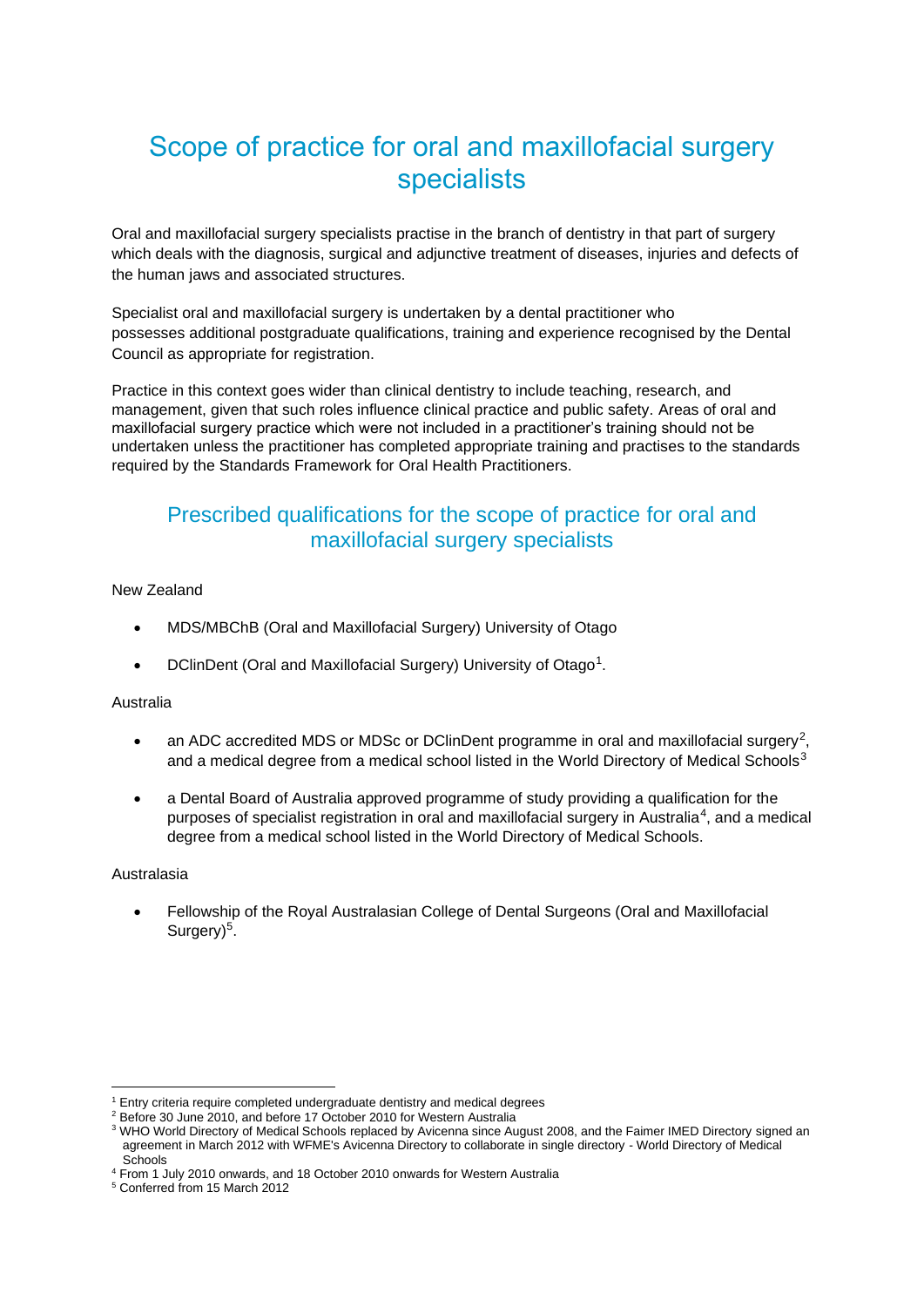#### United Kingdom

• registration in oral and maxillofacial surgery with the General Medical Council, United Kingdom.

### USA and Canada

• Board certification in oral and maxillofacial surgery in a United States of America or Canadian state and possession of a medical degree from a medical school listed in the World Directory of Medical Schools and dental degree.

### **Other**

• two years or more of full-time equivalent postgraduate training in the specialty, evidence of research activity and a pass in the New Zealand Oral and Maxillofacial Surgery Specialist Examination.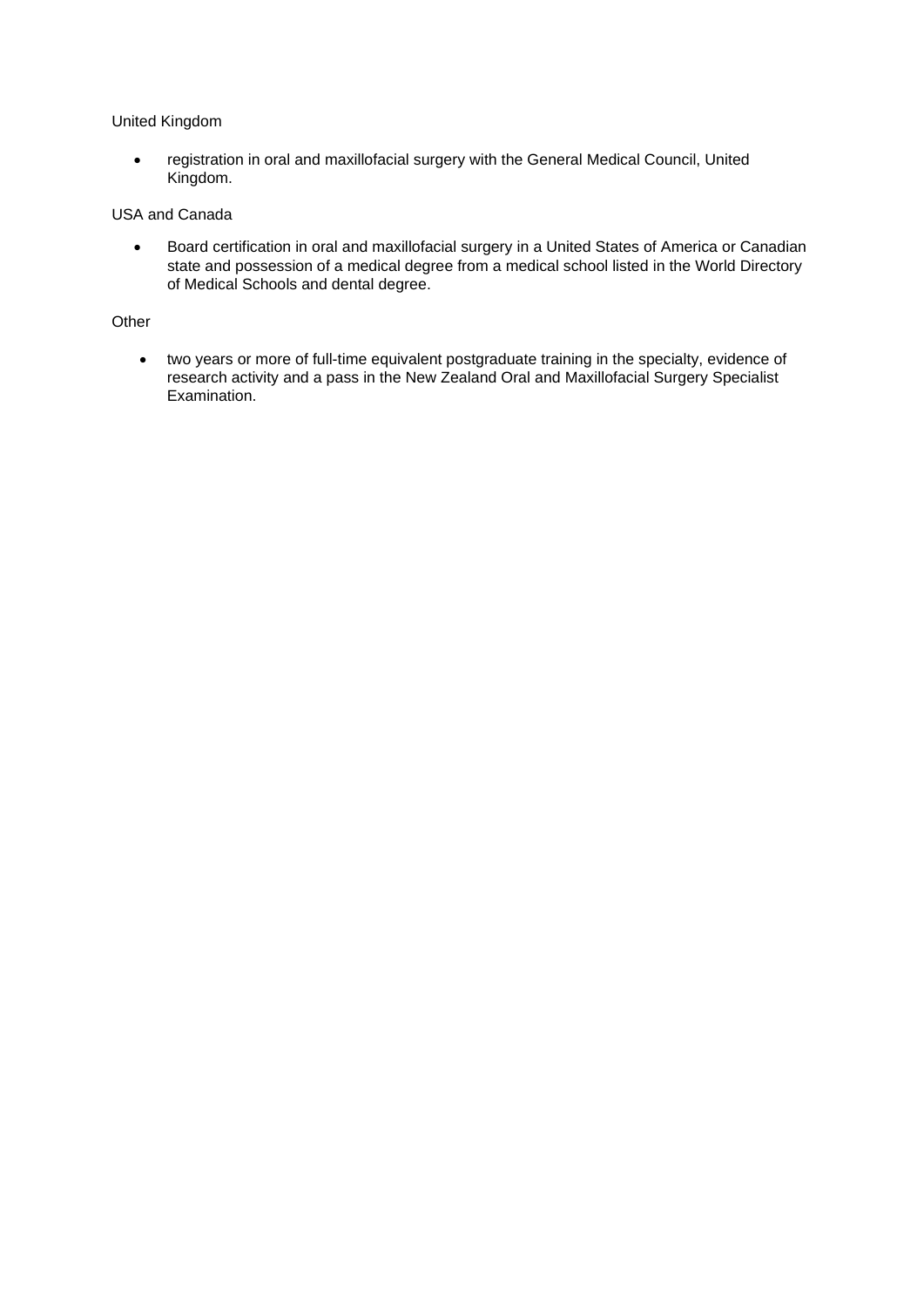# Scope of practice for oral medicine specialists

Oral medicine specialists practise in the branch of dentistry that is concerned with the oral health care of patients with chronic and medically related disorders of the oral and maxillofacial region, and with their diagnosis and non-surgical management.

Specialist oral medicine is undertaken by a dental practitioner who possesses [additional](https://www.dcnz.org.nz/i-want-to-practise-in-new-zealand/dentists-and-dental-specialists/prescribed-qualifications-for-dental-specialists/)  [postgraduate, qualifications, training and experience](https://www.dcnz.org.nz/i-want-to-practise-in-new-zealand/dentists-and-dental-specialists/prescribed-qualifications-for-dental-specialists/) recognised by the Dental Council as appropriate for registration.

Practice in this context goes wider than clinical dentistry to include teaching, research, and management, given that such roles influence clinical practice and public safety. Areas of oral medicine practice which were not included in a practitioner's training should not be undertaken unless the practitioner has completed appropriate training and practises to the standards required by the Standards Framework for Oral Health Practitioners.

## Prescribed qualifications for the scope of practice for oral medicine specialists

### New Zealand

- MDS/MBChB (Oral Medicine) University of Otago
- DClinDent (Oral Medicine) University of Otago and a medical degree from a medical school listed in the World Directory of Medical Schools<sup>1,2</sup>.

#### Australia

- an ADC accredited MDS or MDSc or DClinDent programme in oral medicine and a medical degree from a medical school listed in the World Directory of Medical Schools<sup>3</sup>
- a Dental Board of Australia approved programme of study providing a qualification for the purposes of specialist registration in oral medicine in Australia and a medical degree from a medical school listed in the World Directory of Medical Schools<sup>4</sup>.

### **Other**

• two years or more of full-time equivalent postgraduate training in the specialty, evidence of research activity and a pass in the New Zealand Oral Medicine Specialist Examination.

Conferred from 2013

<sup>&</sup>lt;sup>2</sup> WHO World Directory of Medical Schools replaced by Avicenna since August 2008, and the Faimer IMED Directory signed an agreement in March 2012 with WFME's Avicenna Directory to collaborate in single directory - World Directory of Medical **Schools** 

<sup>3</sup> Before 30 June 2010, and before 17 October 2010 for Western Australia

<sup>4</sup> From 1 July 2010 onwards, and 18 October 2010 onwards for Western Australia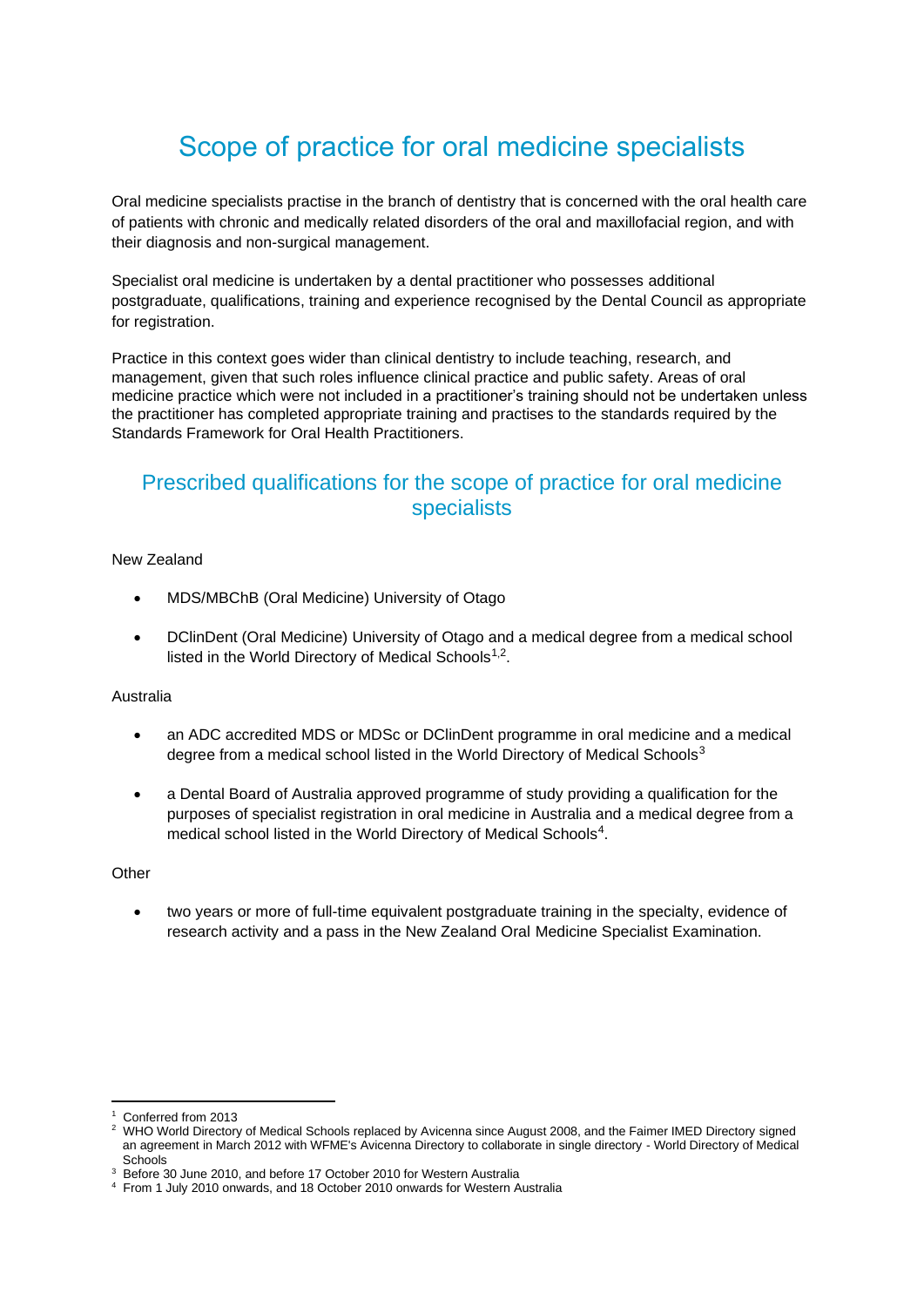# Scope of practice for oral pathology specialists

Oral pathology specialists practise in the branch of dentistry which deals with that nature of diseases affecting the oral, maxillofacial and adjacent regions.

Specialist oral pathology is undertaken by a dental practitioner who possesses [additional](https://www.dcnz.org.nz/i-want-to-practise-in-new-zealand/dentists-and-dental-specialists/prescribed-qualifications-for-dental-specialists/)  [postgraduate, qualifications, training and experience](https://www.dcnz.org.nz/i-want-to-practise-in-new-zealand/dentists-and-dental-specialists/prescribed-qualifications-for-dental-specialists/) recognised by the Dental Council as appropriate for registration.

Practice in this context goes wider than clinical dentistry to include teaching, research, and management, given that such roles influence clinical practice and public safety. Areas of oral pathology practice which were not included in a practitioner's training should not be undertaken unless the practitioner has completed appropriate training and practises to the standards required by the Standards Framework for Oral Health Practitioners.

## Prescribed qualifications for the scope of practice for oral pathology specialists

### New Zealand

- MDS (Oral Pathology) University of Otago
- DClinDent (Oral Pathology) University of Otago.

### Australia

- an ADC accredited MDS or MDSc or DClinDent programme in oral pathology<sup>1</sup>
- a Dental Board of Australia approved programme of study providing a qualification for the purposes of specialist registration in oral pathology in Australia<sup>2</sup>.

### Australasia

• Fellowship in Oral and Maxillofacial Pathology from the Royal College of Pathologists of Australasia<sup>3</sup>.

### **Other**

two years or more of full-time equivalent postgraduate training in the specialty, evidence of research activity and a pass in the New Zealand Oral Pathology Specialist Examination.

<sup>1</sup> Before 30 June 2010, and before 17 October 2010 for Western Australia

<sup>2</sup> From 1 July 2010 onwards, and 18 October 2010 onwards for Western Australia

<sup>3</sup> Conferred from 2016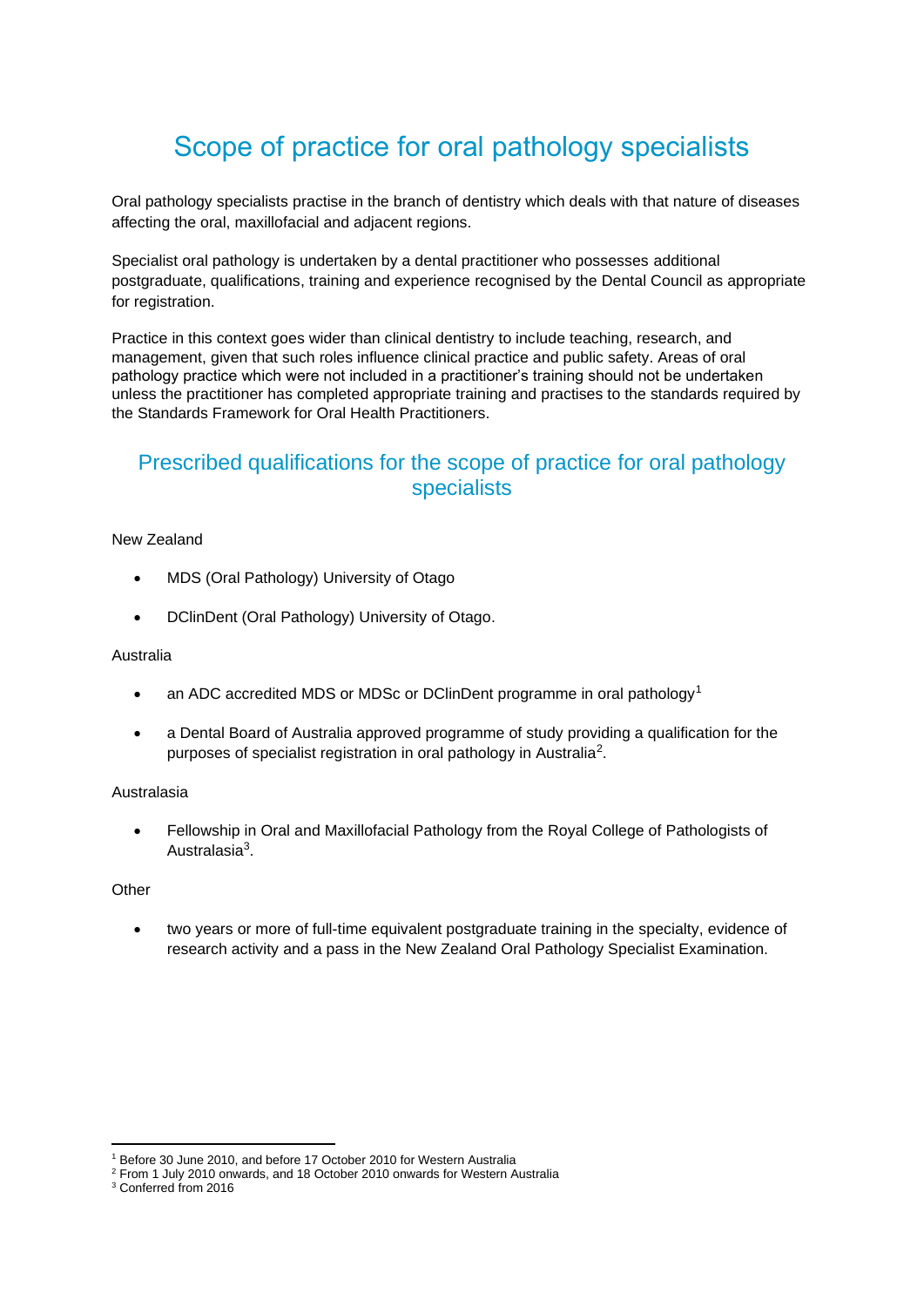# Scope of practice for oral surgery specialists

Oral surgery specialists practise in the branch of dentistry concerned with the diagnosis and surgical management of conditions affecting the oral and dento-alveolar tissues.

Specialist oral surgery is undertaken by a dental practitioner who possesses [additional postgraduate](https://dcnz.org.nz/i-want-to-practise-in-new-zealand/dentists-and-dental-specialists/prescribed-qualifications-for-dental-specialists/)  [qualifications and experience](https://dcnz.org.nz/i-want-to-practise-in-new-zealand/dentists-and-dental-specialists/prescribed-qualifications-for-dental-specialists/) recognised by the Dental Council as appropriate for registration.

Practice in this context goes wider than clinical dentistry to include teaching, research, and management, given that such roles influence clinical practice and public safety. Areas of oral surgery practice which were not included in a practitioner's training should not be undertaken unless the practitioner has completed appropriate training and practises to the standards required by the Standards Framework for Oral Health Practitioners.

### Prescribed qualifications for the scope of practice for oral surgery specialists

#### New Zealand

- DClinDent (Oral Surgery) University of Otago<sup>1</sup>
- specialist registration as an oral surgeon with the Dental Council New Zealand as at 18 September 2004.

#### Australia

• a Dental Board of Australia approved programme of study providing a qualification for the purposes of specialist registration in oral surgery in Australia<sup>2</sup>.

#### **Other**

• two years or more of full-time equivalent postgraduate training in the speciality, evidence of research activity and a pass in the New Zealand Oral Surgery Specialist Examination.

<sup>1</sup> Conferred from 2016

<sup>2</sup> From 1 July 2010 onwards, and 18 October 2010 onwards for Western Australia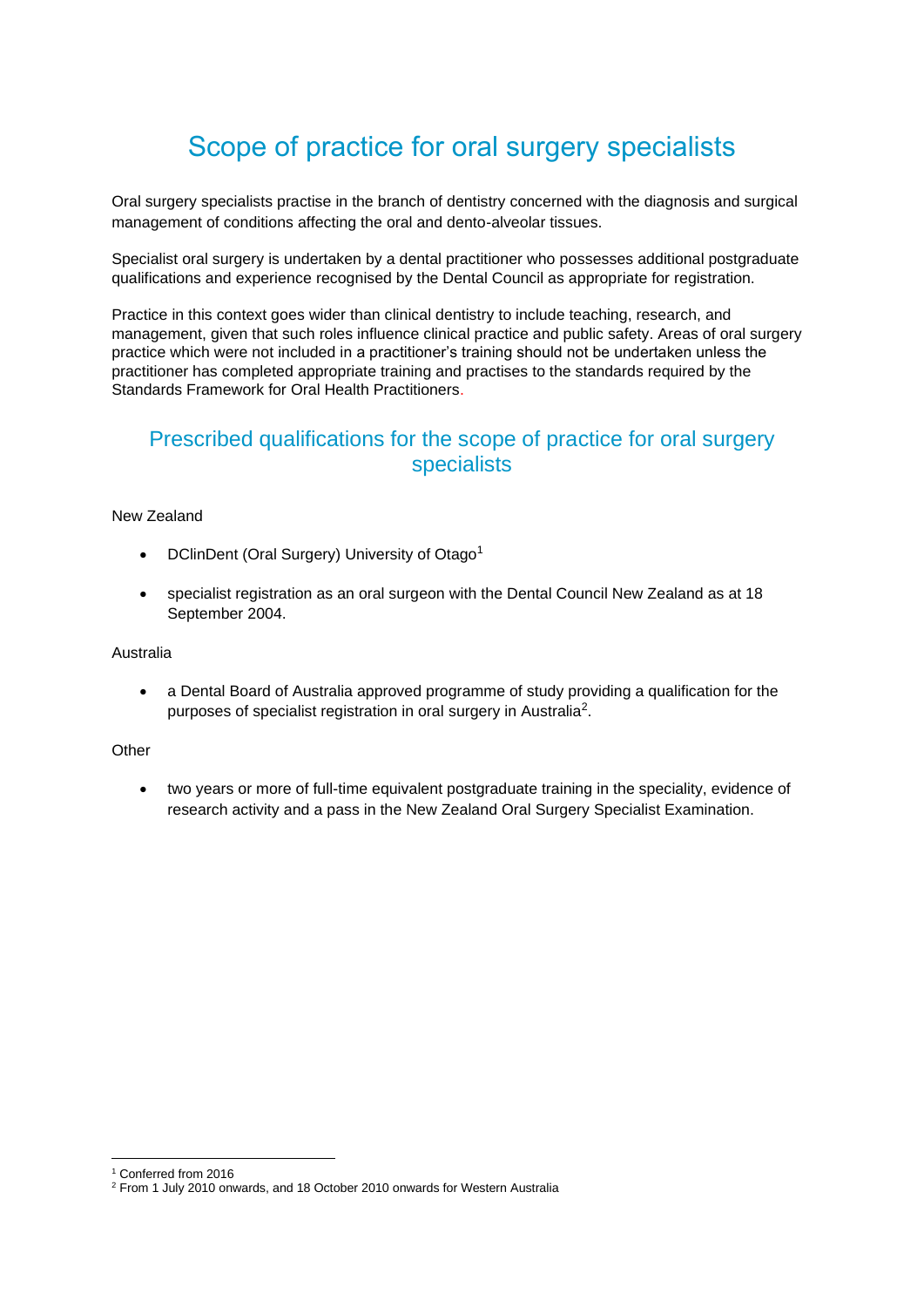# Scope of practice for orthodontic specialists

Orthodontic specialists practise in the branch of dentistry that is concerned with the supervision, guidance and correction of the growing and mature dentofacial structures and includes the diagnoses, prevention, interception and treatment of all forms of malocclusion of the teeth and associated alterations in their surrounding structures.

Specialist orthodontics is undertaken by a dental practitioner who possesses [additional postgraduate](https://www.dcnz.org.nz/i-want-to-practise-in-new-zealand/dentists-and-dental-specialists/prescribed-qualifications-for-dental-specialists/)  [qualifications, training, and experience](https://www.dcnz.org.nz/i-want-to-practise-in-new-zealand/dentists-and-dental-specialists/prescribed-qualifications-for-dental-specialists/) recognised by the Dental Council as appropriate for registration.

Practice in this context goes wider than clinical dentistry to include teaching, research, and management, given that such roles influence clinical practice and public safety. Areas of orthodontic practice which were not included in a practitioner's training should not be undertaken unless the practitioner has completed appropriate training and practises to the standards required by the Standards Framework for Oral Health Practitioners.

## Prescribed qualifications for the scope of practice for orthodontic specialists

### New Zealand

- MDS (Orthodontics) University of Otago
- DClinDent (Orthodontics) University of Otago.

### Australia

- an ADC accredited MDS or MDSc or DClinDent programme in orthodontics<sup>1</sup>
- a Dental Board of Australia approved programme of study providing a qualification for the purposes of specialist registration in orthodontics in Australia<sup>2</sup>.

### **Other**

• two years or more of full-time equivalent postgraduate training in the specialty, evidence of research activity and a pass in the New Zealand Orthodontic Specialist Examination.

<sup>1</sup> Before 30 June 2010, and before 17 October 2010 for Western Australia

<sup>2</sup> From 1 July 2010 onwards, and 18 October 2010 onwards for Western Australia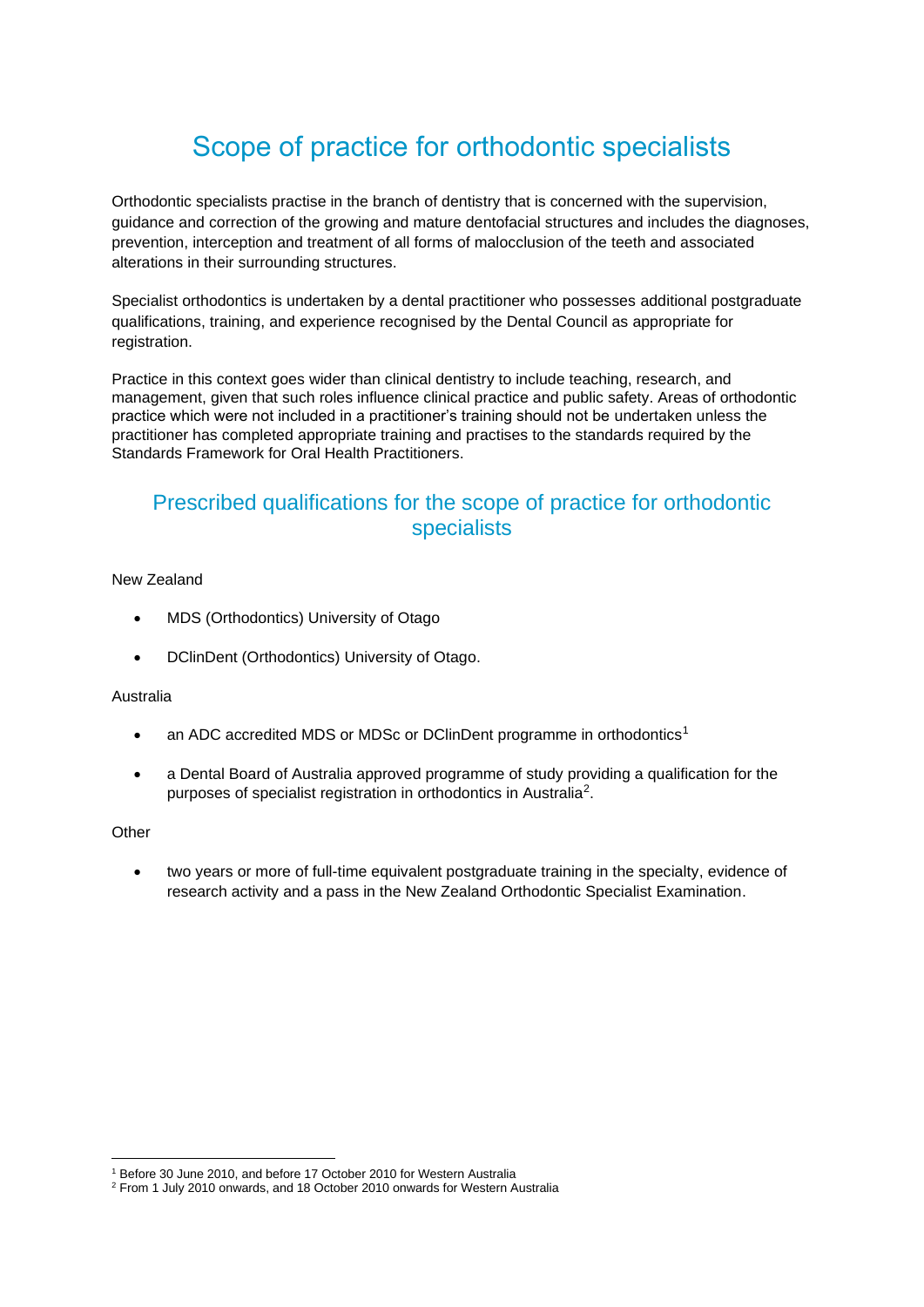# Scope of practice for paediatric dentistry specialists

Paediatric dentistry specialists practise in the branch of dentistry that is concerned with oral health care for children from birth through to adolescence. It includes management of orofacial problems related to medical, behavioural, physical or developmental disabilities. It may include management of adults with special needs.

Specialist paediatric dentistry is undertaken by a dental practitioner who possesses [additional](https://www.dcnz.org.nz/i-want-to-practise-in-new-zealand/dentists-and-dental-specialists/prescribed-qualifications-for-dental-specialists/)  [postgraduate qualifications, training and experience](https://www.dcnz.org.nz/i-want-to-practise-in-new-zealand/dentists-and-dental-specialists/prescribed-qualifications-for-dental-specialists/) recognised by the Dental Council as appropriate for registration.

Practice in this context goes wider than clinical dentistry to include teaching, research, and management, given that such roles influence clinical practice and public safety. Areas of paediatric dentistry practice which were not included in a practitioner's training should not be undertaken unless the practitioner has completed appropriate training and practises to the standards required by the Standards Framework for Oral Health Practitioners.

## Prescribed qualifications for the scope of practice for paediatric dentistry specialists

#### New Zealand

- MDS (Paediatric Dentistry) University of Otago
- DClinDent (Paediatric Dentistry) University of Otago.

### Australia

- an ADC accredited MDS or MDSc or DClinDent programme in paediatric dentistry<sup>1</sup>
- a Dental Board of Australia approved programme of study providing a qualification for the purposes of specialist registration in paediatric dentistry in Australia<sup>2</sup>.

### **Other**

• two years or more of full-time equivalent postgraduate training in the specialty, evidence of research activity and a pass in the New Zealand Paediatric Dentistry Specialist Examination.

<sup>1</sup> Before 30 June 2010, and before 17 October 2010 for Western Australia

<sup>2</sup> From 1 July 2010 onwards, and 18 October 2010 onwards for Western Australia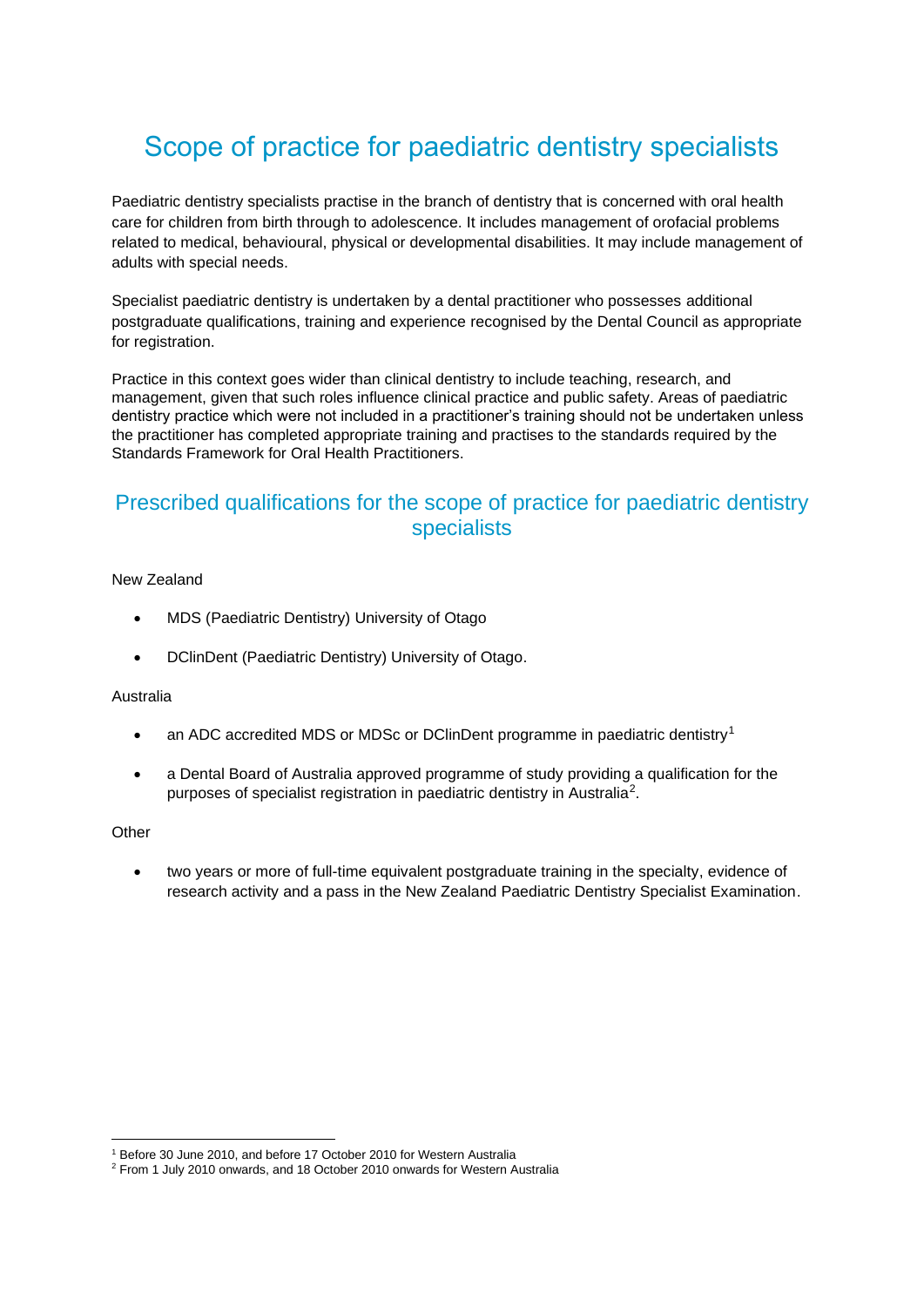# Scope of practice for periodontic specialists

Periodontic specialists practise in the branch of dentistry that is concerned with the prevention, diagnosis and treatment of diseases or abnormalities of the supporting tissues of the teeth or their substitutes.

Specialist periodontics is undertaken by a dental practitioner who possesses [additional postgraduate](https://www.dcnz.org.nz/i-want-to-practise-in-new-zealand/dentists-and-dental-specialists/prescribed-qualifications-for-dental-specialists/)  [qualifications, training and experience](https://www.dcnz.org.nz/i-want-to-practise-in-new-zealand/dentists-and-dental-specialists/prescribed-qualifications-for-dental-specialists/) recognised by the Dental Council as appropriate for registration.

Practice in this context goes wider than clinical dentistry to include teaching, research, and management, given that such roles influence clinical practice and public safety. Areas of periodontology practice which were not included in a practitioner's training should not be undertaken unless the practitioner has completed appropriate training and practises to the standards required by the Standards Framework for Oral Health Practitioners.

## Prescribed qualifications for the scope of practice for periodontic specialists

### New Zealand

- MDS (Periodontics) University of Otago
- DClinDent (Periodontics) University of Otago.

### Australia

- an ADC accredited MDS or MDSc or DClinDent programme in periodontics<sup>1</sup>
- a Dental Board of Australia approved programme of study providing a qualification for the purposes of specialist registration in periodontics in Australia<sup>2</sup>.

### **Other**

two years or more of full-time equivalent postgraduate training in the specialty, evidence of research activity and a pass in the New Zealand Periodontic Specialist Examination.

<sup>1</sup> Before 30 June 2010, and before 17 October 2010 for Western Australia

<sup>2</sup> From 1 July 2010 onwards, and 18 October 2010 onwards for Western Australia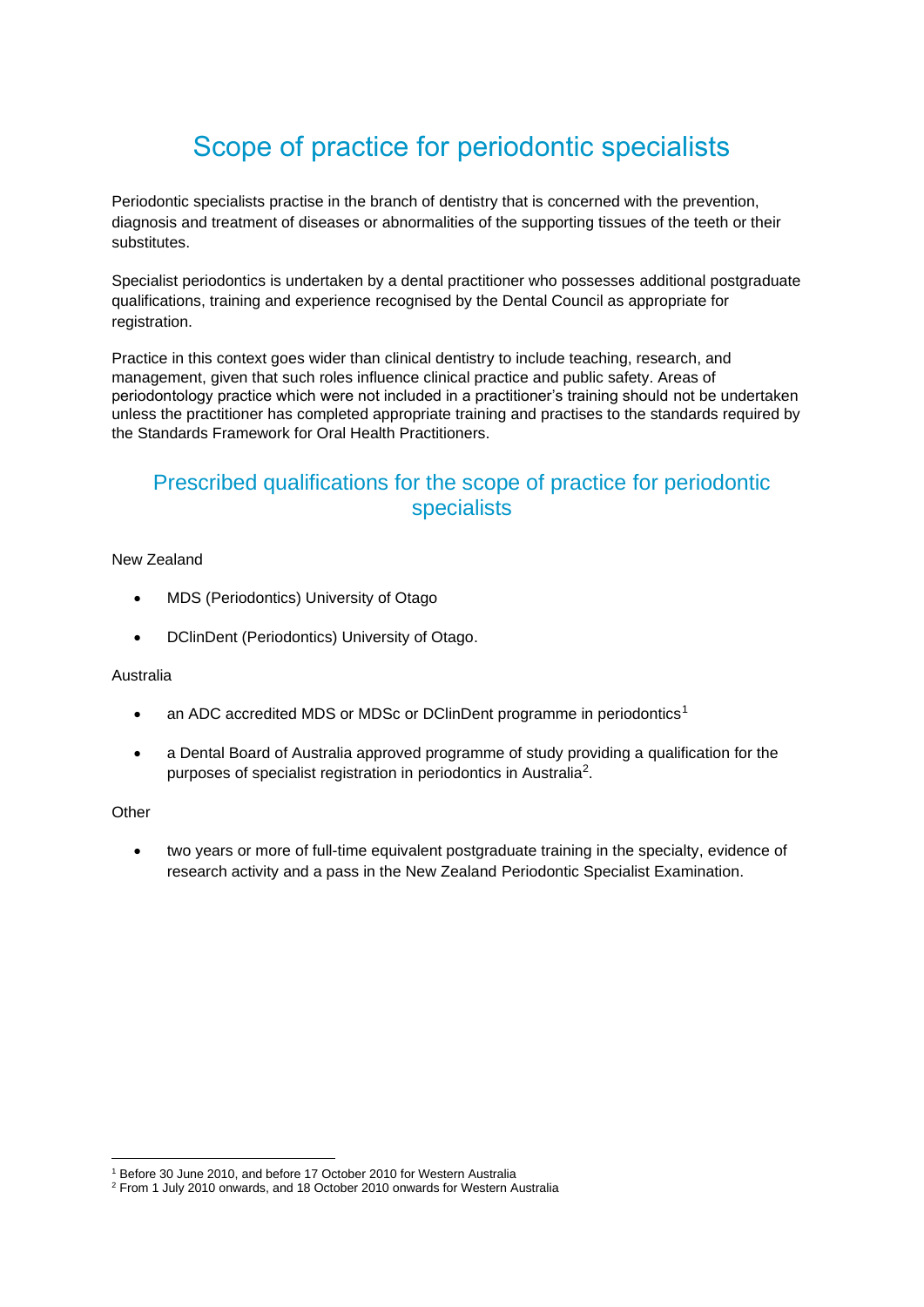## Scope of practice for prosthodontic specialists

Prosthodontic specialists practise in the branch of dentistry that is concerned with diagnosis, treatment planning, rehabilitation and maintenance of patients with a range of clinical conditions involving missing or deficient teeth and/or craniofacial tissues, using biocompatible substitutes.

Specialist prosthodontics is undertaken by a dental practitioner who possesses [additional](https://www.dcnz.org.nz/i-want-to-practise-in-new-zealand/dentists-and-dental-specialists/prescribed-qualifications-for-dental-specialists/)  [postgraduate qualifications, training and experience](https://www.dcnz.org.nz/i-want-to-practise-in-new-zealand/dentists-and-dental-specialists/prescribed-qualifications-for-dental-specialists/) recognised by the Dental Council as appropriate for registration.

Practice in this context goes wider than clinical dentistry to include teaching, research, and management, given that such roles influence clinical practice and public safety. Areas of prosthodontic practice which were not included in a practitioner's training should not be undertaken unless the practitioner has completed appropriate training and practises to the standards required by the Standards Framework for Oral Health Practitioners.

## Prescribed qualifications for the scope of practice for prosthodontic specialists

### New Zealand

- MDS (Prosthodontics) University of Otago
- DClinDent (Prosthodontics) University of Otago.

#### Australia

- an ADC accredited MDS or MDSc or DClinDent programme in prosthodontics<sup>1</sup>
- a Dental Board of Australia approved programme of study providing a qualification for the purposes of specialist registration in prosthodontics in Australia<sup>2</sup>.

### USA and Canada

• certificate in prosthodontics from a three-year programme accredited dental school by the Commission on Dental Accreditation in the USA or the Commission on Dental Accreditation of Canada, and evidence of research activity.

### **Other**

two years or more of full-time equivalent postgraduate training in the specialty, evidence of research activity and a pass in the New Zealand Prosthodontic Specialist Examination.

<sup>1</sup> Before 30 June 2010, and before 17 October 2010 for Western Australia

<sup>2</sup> From 1 July 2010 onwards, and 18 October 2010 onwards for Western Australia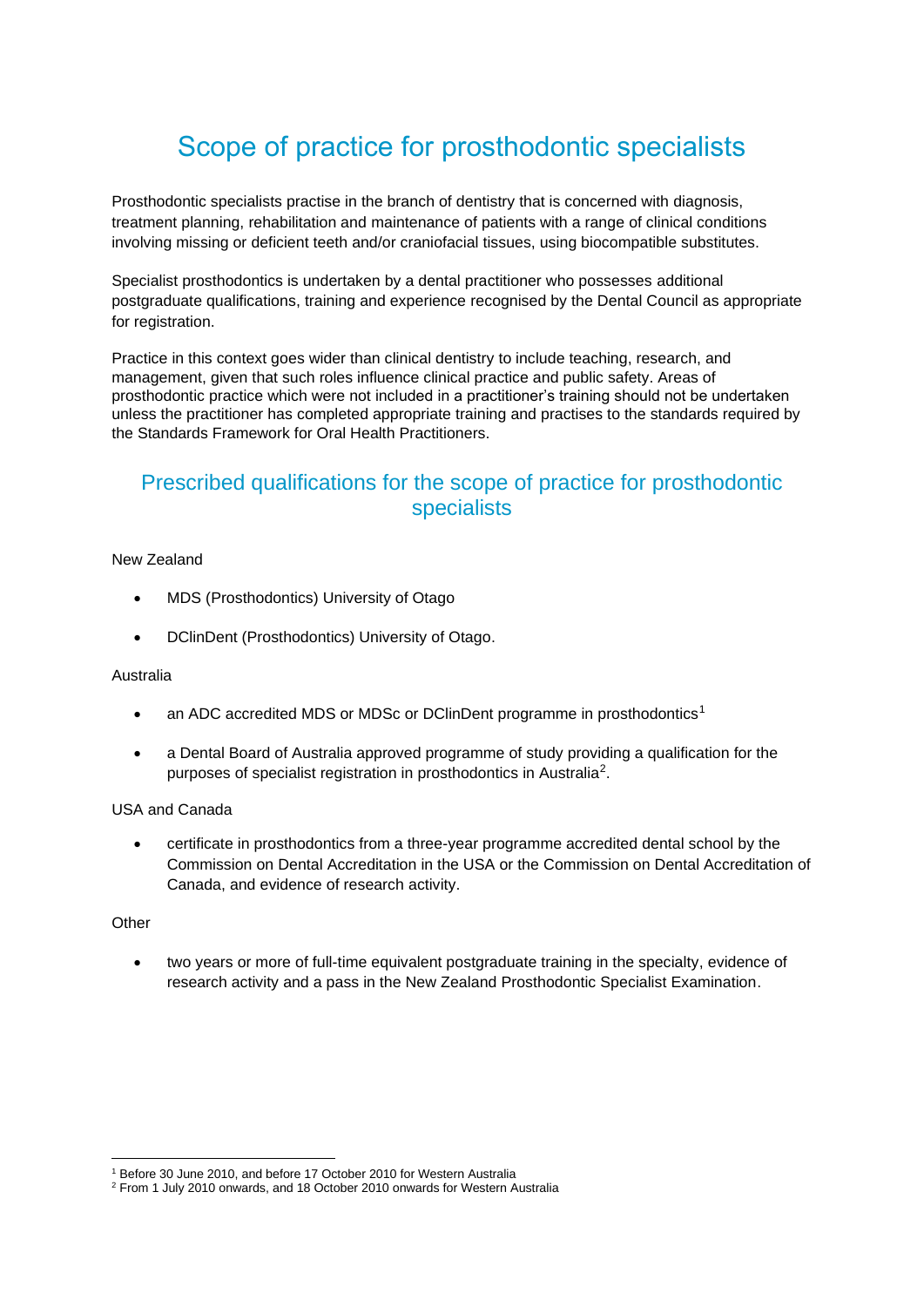## Scope of practice for public health dentistry (or community dentistry) specialists

Dental public health (community) specialists practise in the branch of dentistry that is concerned with the science and art of preventing oral disease, promoting oral health and improving the quality of life through the organised efforts of society.

Specialist public health (community) dentistry is undertaken by a dental practitioner who possesses [additional postgraduate qualifications, training and experience](https://www.dcnz.org.nz/i-want-to-practise-in-new-zealand/dentists-and-dental-specialists/prescribed-qualifications-for-dental-specialists/) recognised by the Dental Council as appropriate for registration.

Please note: Existing specialists may apply to the Dental Council to retain the previous title if they wish.

Practice in this context goes wider than clinical dentistry to include teaching, research, and management, given that such roles influence clinical practice and public safety. Areas of public health dentistry practice which were not included in a practitioner's training should not be undertaken unless the practitioner has completed appropriate training and practises to the standards required by the Standards Framework for Oral Health Practitioners.

## Prescribed qualifications for the scope of practice for public health dentistry (or community dentistry) specialists

#### New Zealand

MComDent University of Otago.

### Australia

- an ADC accredited MDS or MDSc programme in Public Health Dentistry<sup>1</sup>
- a Dental Board of Australia approved programme of study providing a qualification for the purposes of specialist registration in public health in Australia<sup>2</sup>.

### **Other**

• two years or more of full-time equivalent postgraduate training in the specialty, evidence of research activity and a pass in the New Zealand Public Health Dentistry Specialist **Examination** 

<sup>1</sup> Before 30 June 2010, and before 17 October 2010 for Western Australia

<sup>2</sup> From 1 July 2010 onwards, and 18 October 2010 onwards for Western Australia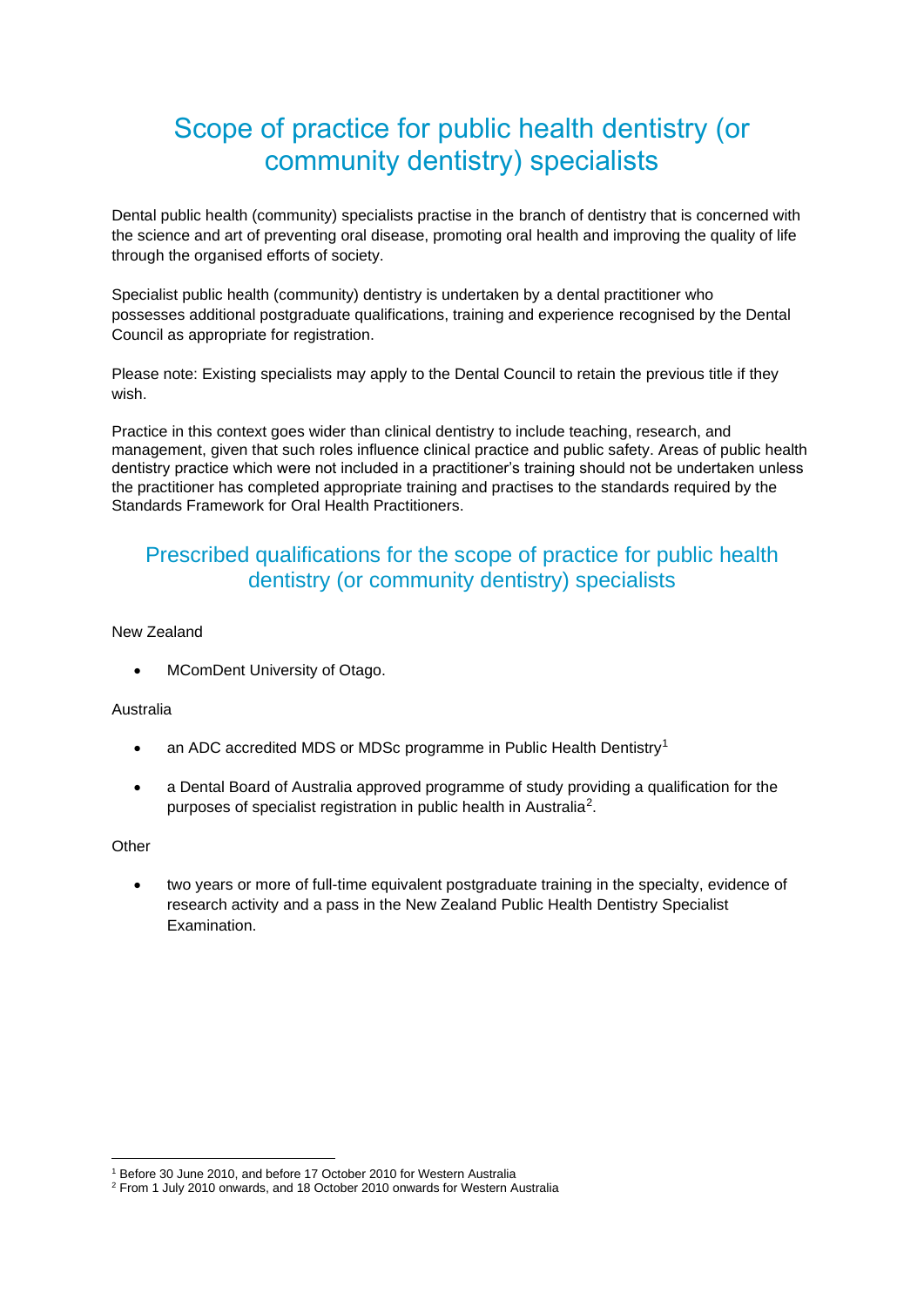# Scope of practice for restorative dentistry specialists

Restorative dentistry specialists practise in the branch of dentistry that is concerned with dental procedures in the dentulous or partially edentulous mouth. This may include operative, endodontic, periodontic, orthodontic and prosthetic procedures.

Specialist restorative dentistry is undertaken by a dental practitioner who possesses [additional](https://www.dcnz.org.nz/i-want-to-practise-in-new-zealand/dentists-and-dental-specialists/prescribed-qualifications-for-dental-specialists/)  [postgraduate qualifications, training and experience](https://www.dcnz.org.nz/i-want-to-practise-in-new-zealand/dentists-and-dental-specialists/prescribed-qualifications-for-dental-specialists/) recognised by the Dental Council as appropriate for registration.

Please note: Restorative Dentistry as a scope of practice is no longer available to new registrants. Only those practitioners who were registered in the scope on 18 September 2004 may practice in this scope.

Practice in this context goes wider than clinical dentistry to include teaching, research, and management, given that such roles influence clinical practice and public safety. Areas of restorative dentistry practice which were not included in a practitioner's training should not be undertaken unless the practitioner has completed appropriate training and practises to the standards required by the Standards Framework for Oral Health Practitioners.

### Prescribed qualifications for the scope of practice for restorative dentistry specialists

New Zealand

• Specialist registration as a Restorative Dentist with the Dental Council New Zealand as at 18 September 2004.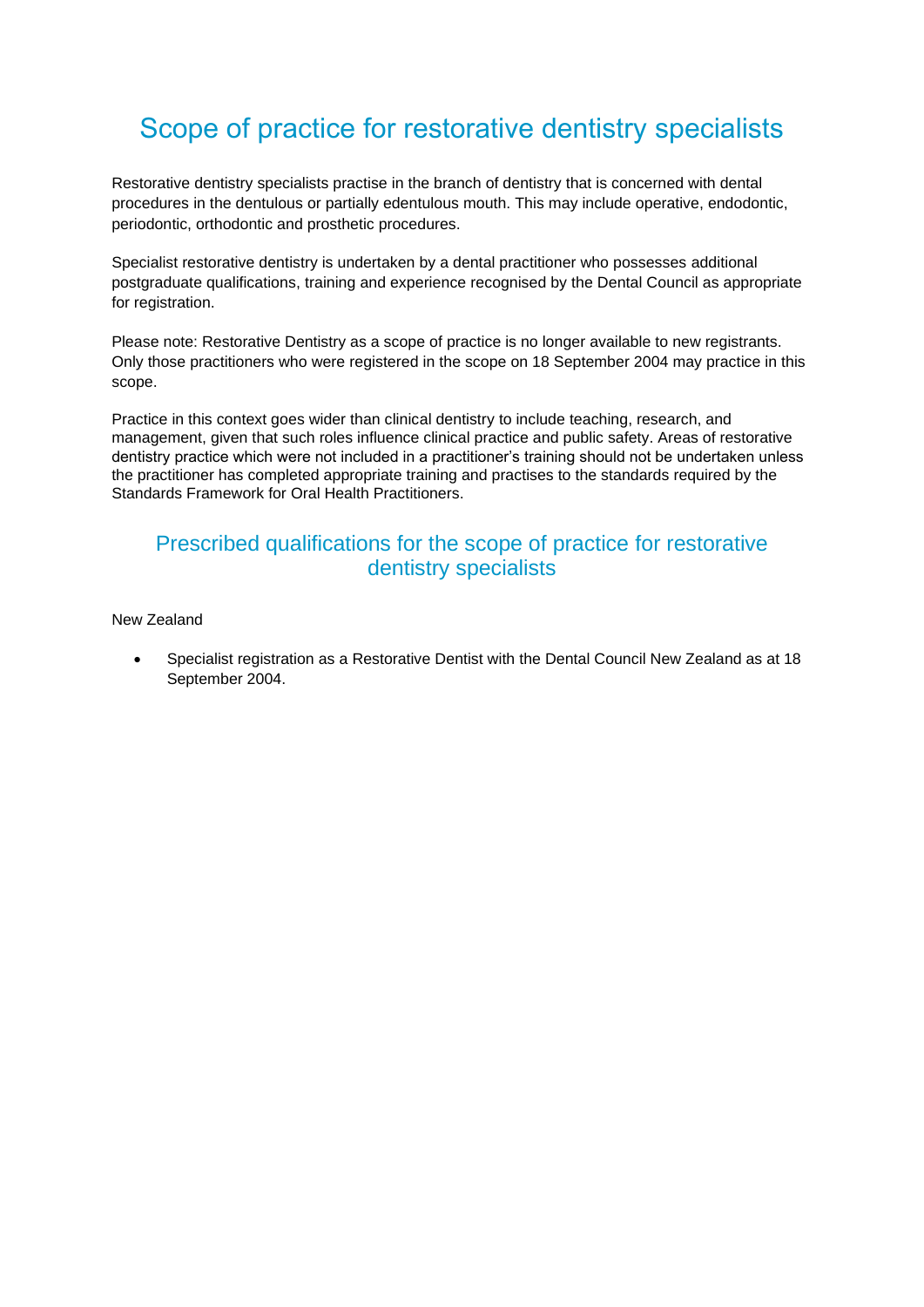# Scope of practice for special needs dentistry specialists

Special needs dentistry specialists practise in the branch of dentistry that is concerned with the oral health care of people adversely affected by intellectual disability, medical, physical or psychiatric issues.

(NB Special needs specialists who wish to identify their particular expertise in hospital dentistry can apply to the Dental Council to use the specialist title "Special needs dentistry (hospital)".)

Specialist special needs dentistry is undertaken by a dental practitioner who possesses [additional](https://www.dcnz.org.nz/i-want-to-practise-in-new-zealand/dentists-and-dental-specialists/prescribed-qualifications-for-dental-specialists/)  [postgraduate qualifications, training and experience](https://www.dcnz.org.nz/i-want-to-practise-in-new-zealand/dentists-and-dental-specialists/prescribed-qualifications-for-dental-specialists/) recognised by the Dental Council as appropriate for registration.

Practice in this context goes wider than clinical dentistry to include teaching, research, and management, given that such roles influence clinical practice and public safety. Areas of special needs dentistry practice which were not included in a practitioner's training should not be undertaken unless the practitioner has completed appropriate training and practises to the standards required by the Standards Framework for Oral Health Practitioners.

## Prescribed qualifications for the scope of practice for special needs dentistry specialists

#### New Zealand

- MDS (Special Needs) University of Otago
- DClinDent (Special Needs) University of Otago.

#### Australia

- an ADC accredited MDS or MDSc programme in Special Needs Dentistry<sup>1</sup>
- a Dental Board of Australia approved programme of study providing a qualification for the purposes of specialist registration in special needs dentistry in Australia<sup>2</sup>.

#### **Other**

• two years or more of full-time equivalent postgraduate training in the specialty, evidence of research activity and a pass in the New Zealand Special Needs Dentistry Specialist Examination.

<sup>1</sup> Before 30 June 2010, and before 17 October 2010 for Western Australia

<sup>2</sup> From 1 July 2010 onwards, and 18 October 2010 onwards for Western Australia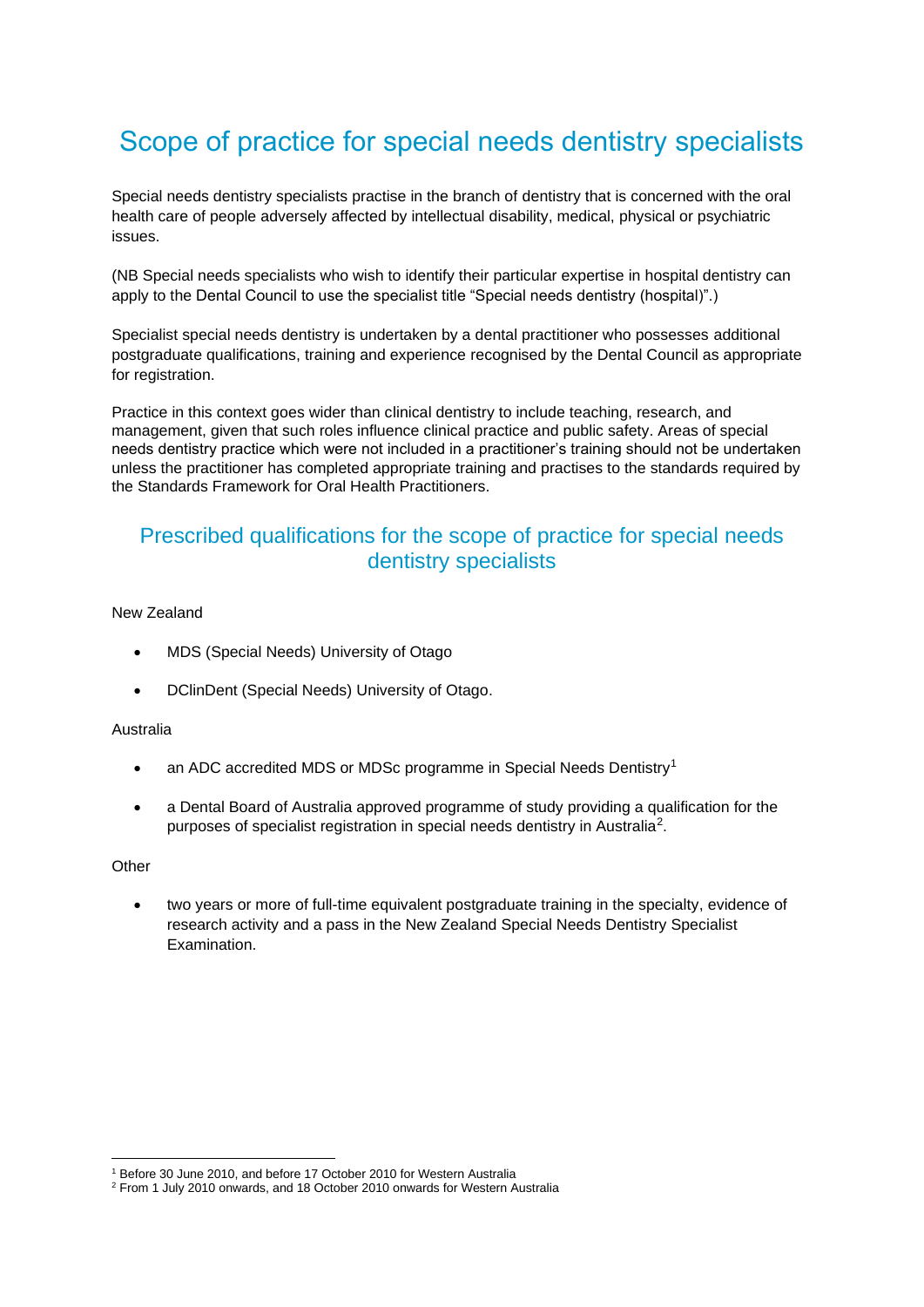# Scope of practice for dental hygiene

The practice of dental hygiene is the prevention and non-surgical treatment of periodontal diseases through the provision of oral health assessment, diagnosis, management and treatment of any disease, disorder or condition of the orofacial complex and associated structures in accordance with this scope of practice and a dental hygienist's approved education, training, experience and competence.

A dental hygienist guides patients' personal care to maintain sound oral tissues as an integral part of a patient's general health.

Dental hygienists practise in a team situation with clinical guidance provided by a practising dentist or dental specialist<sup>1</sup>. Some aspects of the scope of practice are provided under direct clinical supervision<sup>2</sup>.

Dental hygiene practice includes:

*Provided under clinical guidance*

- obtaining and reassessing medical and dental health histories
- examination of oral tissues and recognition of abnormalities
- assessing and provisionally diagnosing disease of periodontal tissues, and appropriate referral
- obtaining informed consent for dental hygiene care plans
- providing oral health education, information, promotion and counselling
- scaling, debridement and prophylaxis of supra and subgingival tooth surfaces
- applying and dispensing non-prescription preventive agents and fissure sealants
- applying and dispensing topical agents for the treatment of tooth surface sensitivity and tooth discolouration
- administering topical local anaesthetic
- taking impressions, recording occlusal relationships and making study models
- taking impressions, constructing and fitting mouthguards and bleaching trays
- taking intra and extra-oral photographs
- performing postoperative procedures such as removal of sutures and placement and removal of periodontal dressings
- recontouring and polishing of restorations

<sup>1</sup> **Clinical guidance** means the professional support and assistance provided to a dental hygienist by a practising dentist or dental specialist as part of the provision of overall integrated care to the patient group. Dental hygienists and dentists or dental specialists normally work from the same premises providing a team approach. Clinical guidance may be provided at a distance but appropriate access must be available to ensure that the dentist or dental specialist is able to provide guidance and advice, when required, and maintain general oversight of the clinical care outcomes of the patient group. Dental hygienists are responsible and accountable for their own clinical practice within their scope of practice but the dentist or dental specialist is responsible and accountable for the clinical guidance provided. Further detail on the working relationship between dental hygienists and dentists is set out in the relevant Dental Council Practice Standard.

<sup>2</sup> **Direct clinical supervision** means the clinical supervision provided to a dental hygienist by a practising dentist or dental specialist when the dentist is present on the premises at the time the dental hygiene work is carried out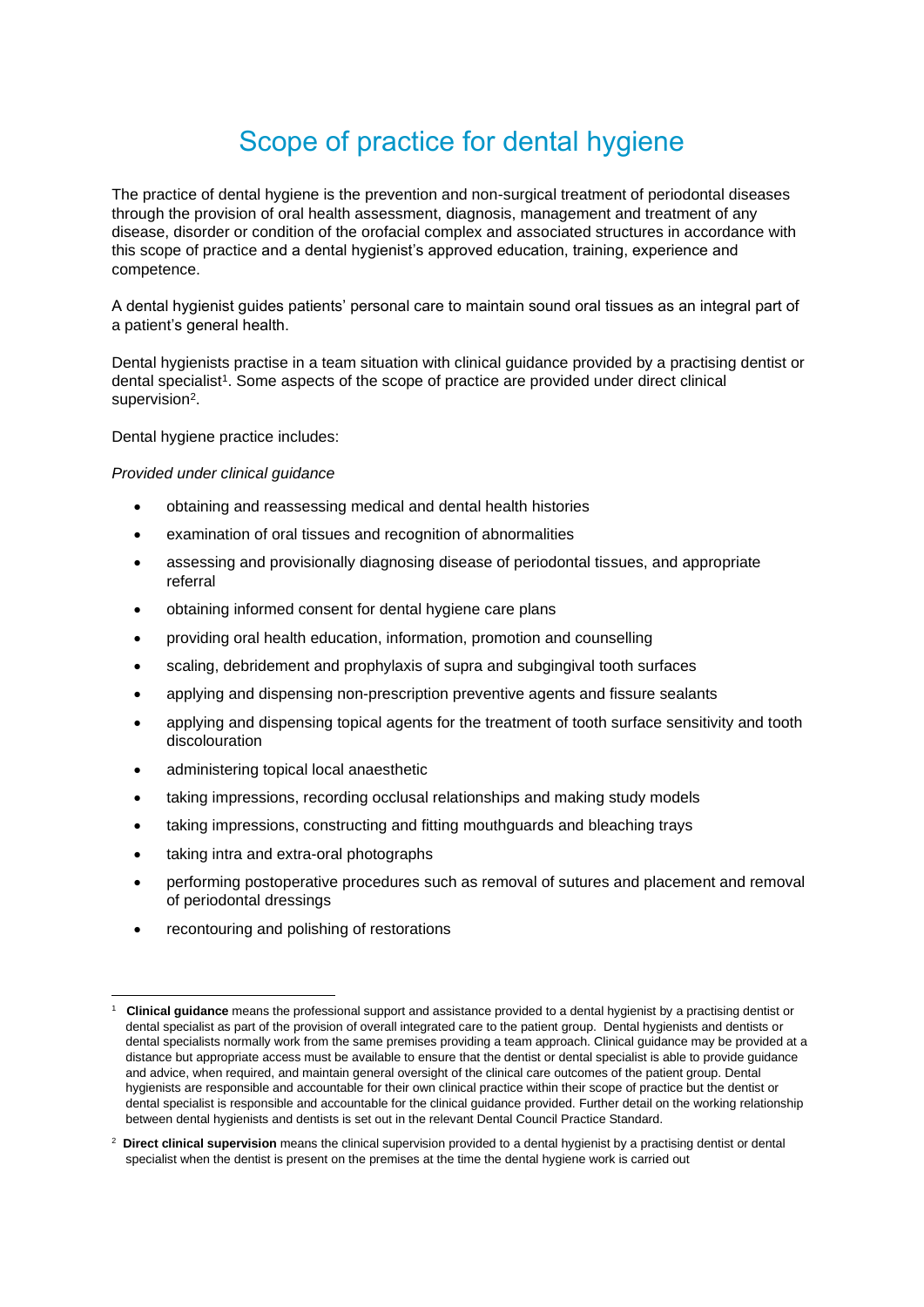- taking periapical and bitewing radiographs for the purpose of recognising disease of the periodontium
- taking extra-oral radiographs
- assisting the dentist or dental specialist in implementing orthodontic treatment plans, prepared by the dentist or dental specialist responsible for the patient's clinical care outcomes, through performing the following orthodontic procedures:
	- o tracing cephalometric radiographs
	- $\circ$  supragingival polishing of teeth (as part of oral hygiene, before bonding and after removal of fixed attachments)
	- o providing oral hygiene instruction and advice on the care and maintenance of orthodontic appliances
	- o making study models, and fabricating retainers, and undertaking other simple laboratory procedures of an orthodontic nature.

#### *Provided under the direct clinical supervision of a dentist or dental specialist*

- applying prescription preventive agents
- administering local anaesthetic using dentoalveolar infiltration and inferior dental nerve block techniques
- assisting the dentist or dental specialist in implementing orthodontic treatment plans, prepared by the dentist or dental specialist responsible for the patient's clinical care outcomes, through performing the following orthodontic procedures:
	- o placing separators
	- o sizing of metal bands and their cementation including loose bands during treatment
	- o preparation of teeth for the bonding of fixed attachments and fixed retainers
	- o indirect bonding of brackets as set up by the dentist or dental specialist
	- $\circ$  placing archwires as formed by the dentist or dental specialist when necessary and replacing ligatures /closing self-ligating brackets
	- o removing archwires after removing elastomeric or wire ligatures, or opening self-ligating brackets
	- o removing fixed orthodontic attachments and retainers
	- $\circ$  removing adhesives after the removal of fixed attachments using burs in slow speed handpieces where there is minimal potential for the removal of enamel
	- o trial fitting of removable appliances. This does not include activation
	- o fitting of passive removable retainers
	- o bonding preformed fixed retainers.

Practice in this context goes wider than clinical dental hygiene practice to include teaching, research, and management, given that such roles influence clinical practice and public safety. Areas of dental hygiene practice which were not included in a practitioner's training should not be undertaken unless the practitioner has completed appropriate training and practises to the standards required by the Standards Framework for Oral Health Practitioners.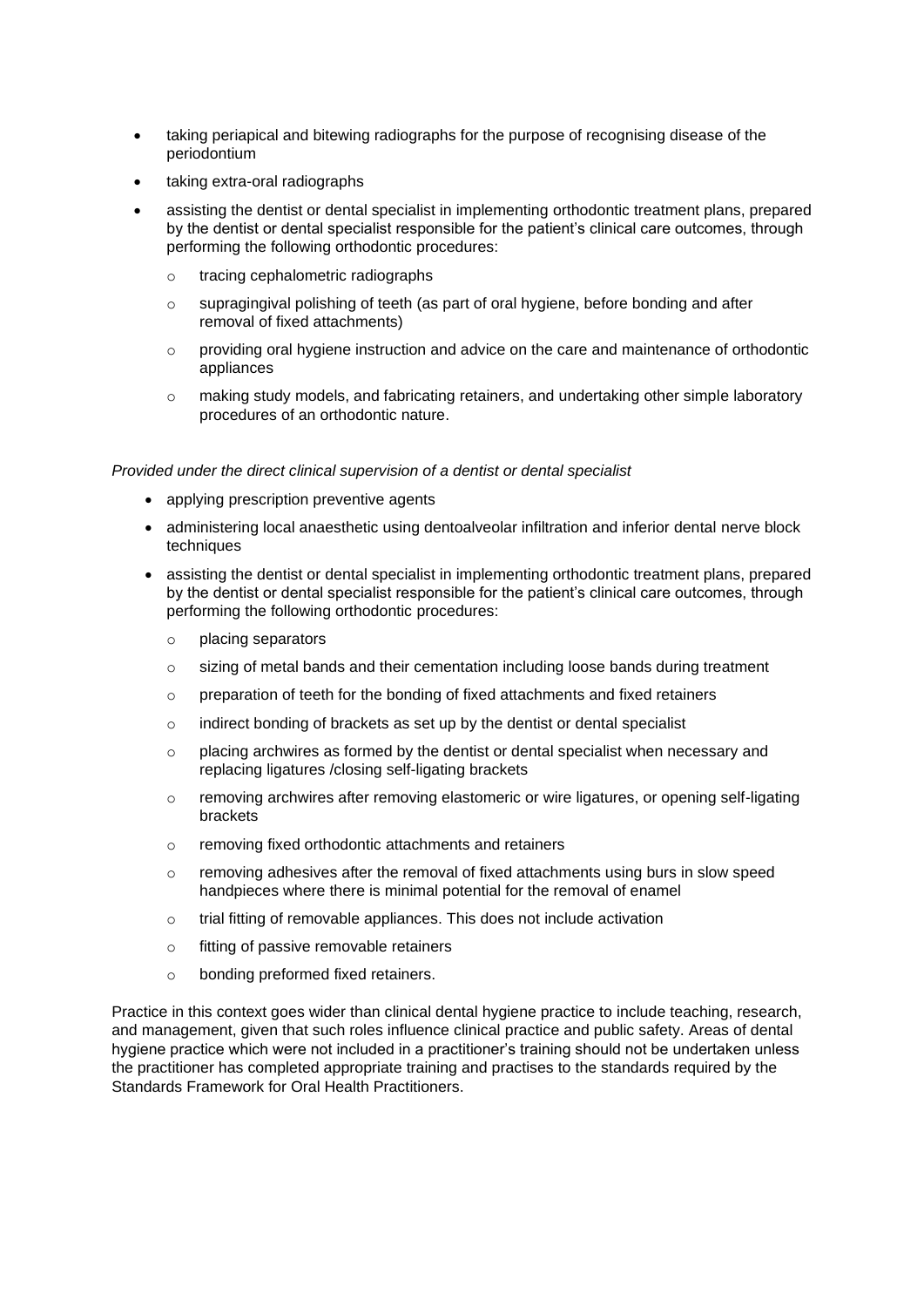## Prescribed qualifications for the scope of practice for dental hygiene

### New Zealand

- Bachelor of Oral Health, University of Otago before 1 November 2017
- Bachelor of Health Science in Oral Health, Auckland University of Technology before 1 November 2017
- Certificate in Dental Hygiene issued by Otago Polytechnic and approved experience in the provision of oral health services within the scope of dental hygiene practice, and Dental Council approved courses for Administering Local Anaesthetic, Undertaking Orthodontic Procedures, Intra-oral Radiography and Extra-oral Radiography
- New Zealand Defence Force training programme in Dental Hygiene and approved experience in the provision of oral health services within the scope of dental hygiene practice, and Dental Council approved courses for Administering Local Anaesthetic, Undertaking Orthodontic Procedures, Intra-oral Radiography and Extra-oral Radiography
- Diploma in Dental Hygiene issued by a New Zealand educational institution, and Dental Council approved courses for Administering Local Anaesthetic, Undertaking Orthodontic Procedures, Intra-oral Radiography and Extra-oral Radiography
- Diploma in Dental Hygiene, University of Otago (Orthodontic Procedures conferred from 2002) and Dental Council approved courses for Administering Local Anaesthetic and Extraoral Radiography
- Bachelor of Health Science (Endorsement in Dental Hygiene), University of Otago.

### Australia

- an Australian Dental Council accredited programme that included education in Administering Local Anaesthetic, Undertaking Orthodontic Procedures, Intra-oral Radiography and Extraoral Radiography and registration in Australia<sup>3</sup>
- a Dental Board of Australia approved programme of study providing a qualification for the purposes of registration in dental hygiene in Australia that included education in Administering Local Anaesthetic, Undertaking Orthodontic Procedures, Intra-oral Radiography and Extraoral Radiography and registration in Australia<sup>4</sup>.

### General Dental Council (GDC) accredited dental schools in the UK

- a General Dental Council (GDC) accredited undergraduate dental hygiene degree or diploma from the United Kingdom, and registration with the GDC, and Dental Council approved courses for Administering Local Anaesthetic, Undertaking Orthodontic Procedures, Intra-oral Radiography and Extra-oral Radiography
- a Certificate or Diploma in Dental Hygiene conferred by the GDC, registration with the GDC, and Dental Council approved courses for Administering Local Anaesthetic, Undertaking Orthodontic Procedures, Intra-oral Radiography and Extra-oral Radiography.

<sup>3</sup> Before 30 June 2010, and before 17 October 2010 for Western Australia

<sup>4</sup> From 1 July 2010 onwards, and 18 October 2010 onwards for Western Australia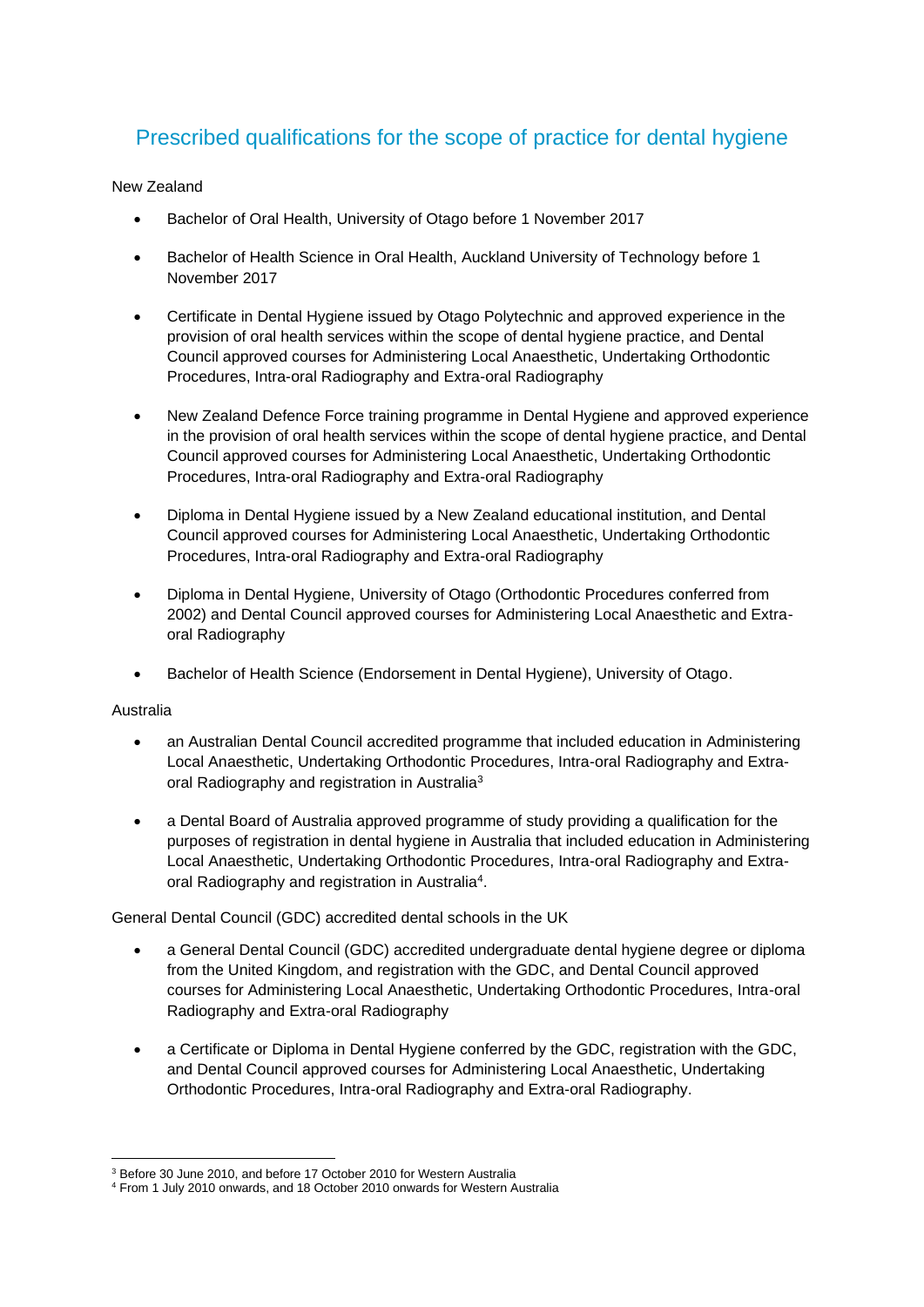USA or Canada

• an undergraduate dental hygiene degree or diploma or undergraduate dental degree and a pass in the USA National Board Dental Hygiene Examination or Canadian National Dental Hygiene Certification Examination, and

a pass in a USA or Canadian regional or state board dental hygiene clinical examination, and

registration with a USA or Canadian dental authority, and

Dental Council approved courses for Administering Local Anaesthetic, Undertaking Orthodontic Procedures, Intra-oral Radiography and Extra-oral Radiography

• a Commission on Dental Accreditation in the USA or Commission on Dental Accreditation of Canada accredited undergraduate dental hygiene degree or diploma, and

a pass in the USA National Board Dental Hygiene Examination or Canadian National Dental Hygiene Certification Examination, and

registration with a USA or Canadian dental authority, and

Dental Council approved courses for Administering Local Anaesthetic, Undertaking Orthodontic Procedures, Intra-oral Radiography and Extra-oral Radiography.

**Other** 

• an undergraduate dental hygiene degree or diploma, or undergraduate dental degree, and a pass in the Dental Council Dental Hygiene Registration Examination.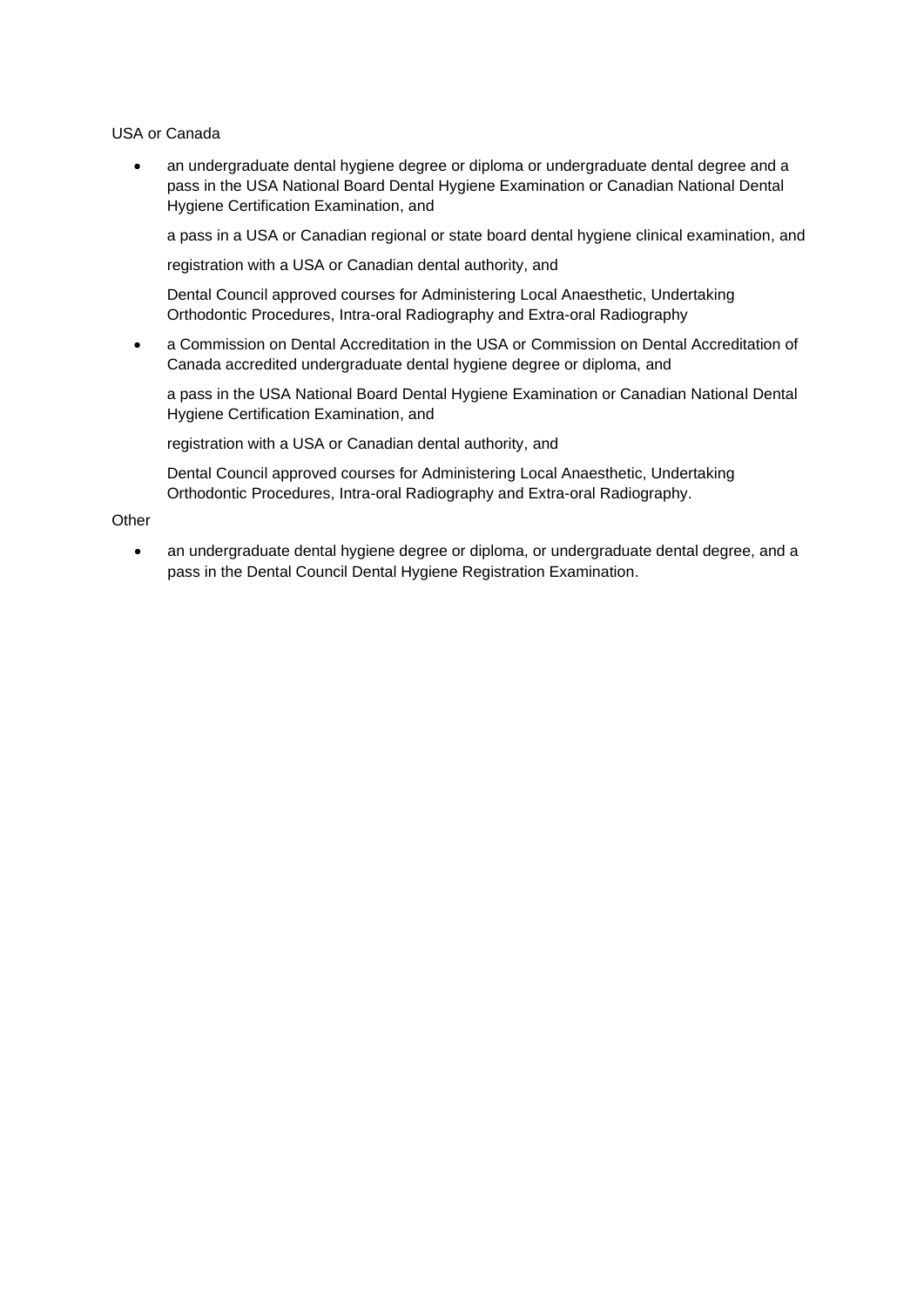# Scope of practice for dental therapy

The practice of dental therapy is the provision of oral health assessment, diagnosis, management, treatment and prevention of any disease, disorder or condition of the orofacial complex and associated structures in accordance with this scope of practice, and a dental therapist's approved education, training, experience and competence. Dental therapy services are provided to children and adolescents up to age 18.

Disease prevention, oral health promotion and maintenance are core activities.

Dental therapists have a consultative working relationship with dentists or dental specialists<sup>1</sup>.

Dental therapy practice includes:

- obtaining medical histories and consulting with other health practitioners as appropriate
- examination of oral tissues, diagnosis of dental caries and recognition of abnormalities
- preparation of an oral care plan
- informed consent procedures
- administration of local anaesthetic using dentoalveolar infiltration, inferior dental nerve block and topical local anaesthetic techniques
- preparation of cavities and restoration of primary and permanent teeth using direct placement of appropriate dental materials
- extraction of primary teeth
- pulp capping in primary and permanent teeth
- preventive dentistry including cleaning, polishing and scaling (to remove deposits in association with gingivitis), fissure sealants, and fluoride applications
- oral health education and promotion
- taking of impressions for, constructing and fitting mouthguards<sup>2</sup>
- referral as necessary to the appropriate practitioner/agency
- performing pulpotomies on primary teeth
- taking and interpreting periapical and bitewing radiographs
- preparing teeth for and placing stainless steel crowns on primary teeth.

Practice in this context goes wider than clinical dental therapy practice to include teaching, research, and management, given that such roles influence clinical practice and public safety. Areas of dental therapy practice which were not included in a practitioner's training should not be undertaken unless the practitioner has completed appropriate training and practises to the standards required by the Standards Framework for Oral Health Practitioners.

<sup>1</sup> Further detail on the consultative working relationship between dental therapists and dentists or dental specialists is set out in the relevant Dental Council Practice Standard

<sup>&</sup>lt;sup>2</sup> Dental therapists who have not received training in this area as part of their undergraduate programme can undertake this activity only in accordance with the Dental Council's Standards Framework for Oral Health Practitioners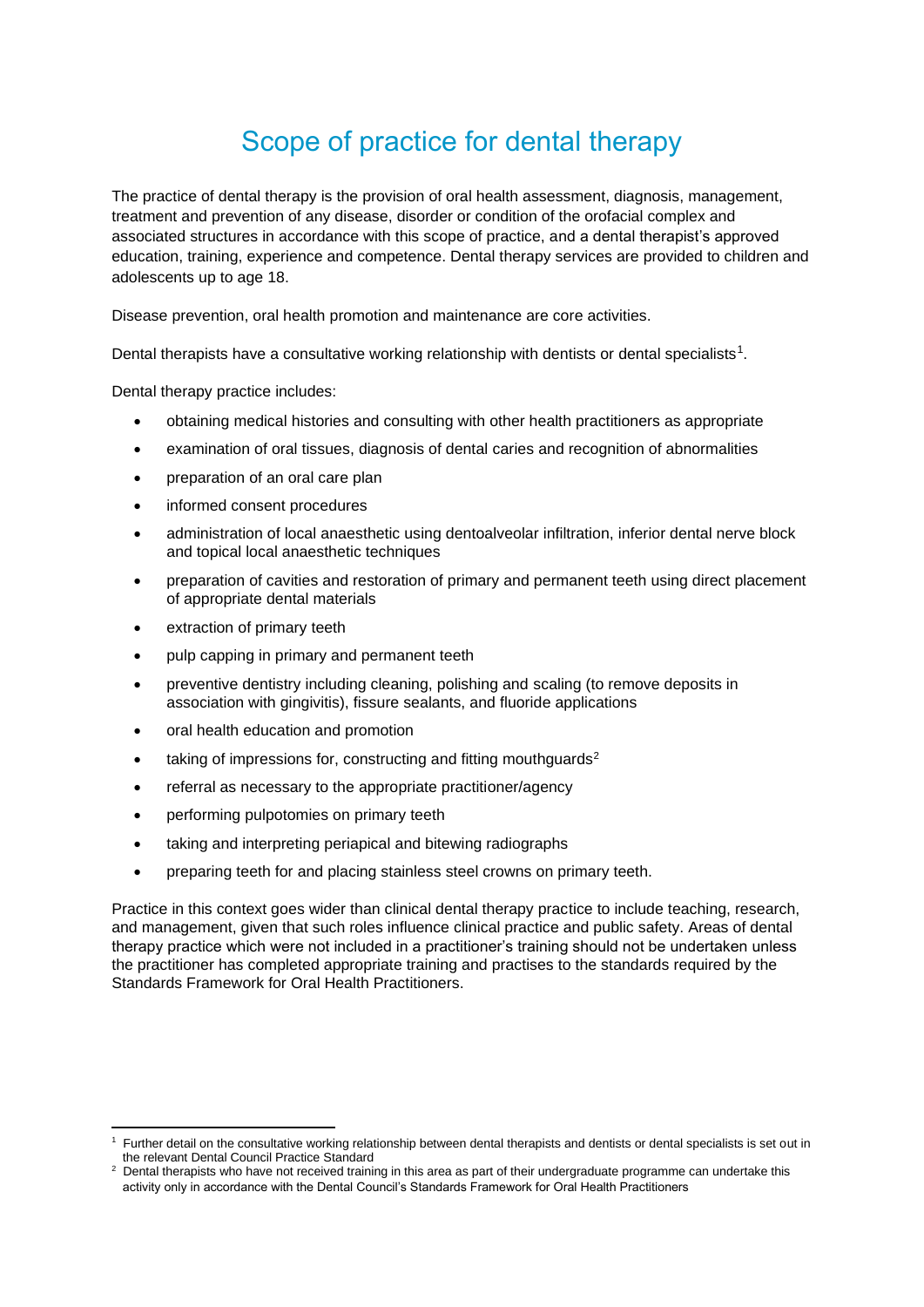## Prescribed qualifications for the scope of practice for dental therapy

New Zealand

- Bachelor of Oral Health, University of Otago before 1 November 2017
- Bachelor of Health Science in Oral Health, Auckland University of Technology before 1 November 2017
- Certificate in Dental Therapy or Certificate in Dental Nursing (issued by the Department of Health or a New Zealand educational institution), and

approved experience in the provision of dental therapy services within the scope of dental therapy practice (including interpreting periapical and bitewing radiographs under the direction and supervision of a dentist who can attest to competency), and

evidence of successful completion of Dental Council approved courses for Pulpotomies and Stainless Steel Crowns and Radiography and Diagnostic Radiography, or an exemption certificate for radiography issued by the New Zealand Medical Radiation Technologists Board current as at 18 September 2004

• Diploma in Dental Therapy (issued by a New Zealand educational institution), and

approved experience in the provision of dental therapy services within the scope of dental therapy practice (including interpreting periapical and bitewing radiographs under the direction and supervision of a dentist who can attest to competency), and

evidence of successful completion of Dental Council approved courses for Pulpotomies and Stainless Steel Crowns and Radiography and Diagnostic Radiography (excluding a Diploma in Dental Therapy issued by University of Otago or an exemption certificate for radiography issued by the New Zealand Medical Radiation Technologists Board current as at 18 September 2004)

• Bachelor of Health Science (Endorsement in Dental Therapy), University of Otago.

### Australia

- an Australian Dental Council accredited programme that included education in Pulpotomies, Stainless Steel Crowns, Radiography and Diagnostic Radiography and registration in Australia<sup>3</sup>
- a Dental Board of Australia approved programme of study providing a qualification for the purposes of registration in dental therapy in Australia that included education in Pulpotomies, Stainless Steel Crowns, Radiography and Diagnostic Radiography and registration in Australia<sup>4</sup>.

### **Other**

• undergraduate dental therapy degree or diploma, or an undergraduate dental degree, and a pass in the Dental Council Dental Therapy Registration Examination.

<sup>3</sup> Before 30 June 2010, and before 17 October 2010 for Western Australia

<sup>4</sup> From 1 July 2010 onwards, and 18 October 2010 onwards for Western Australia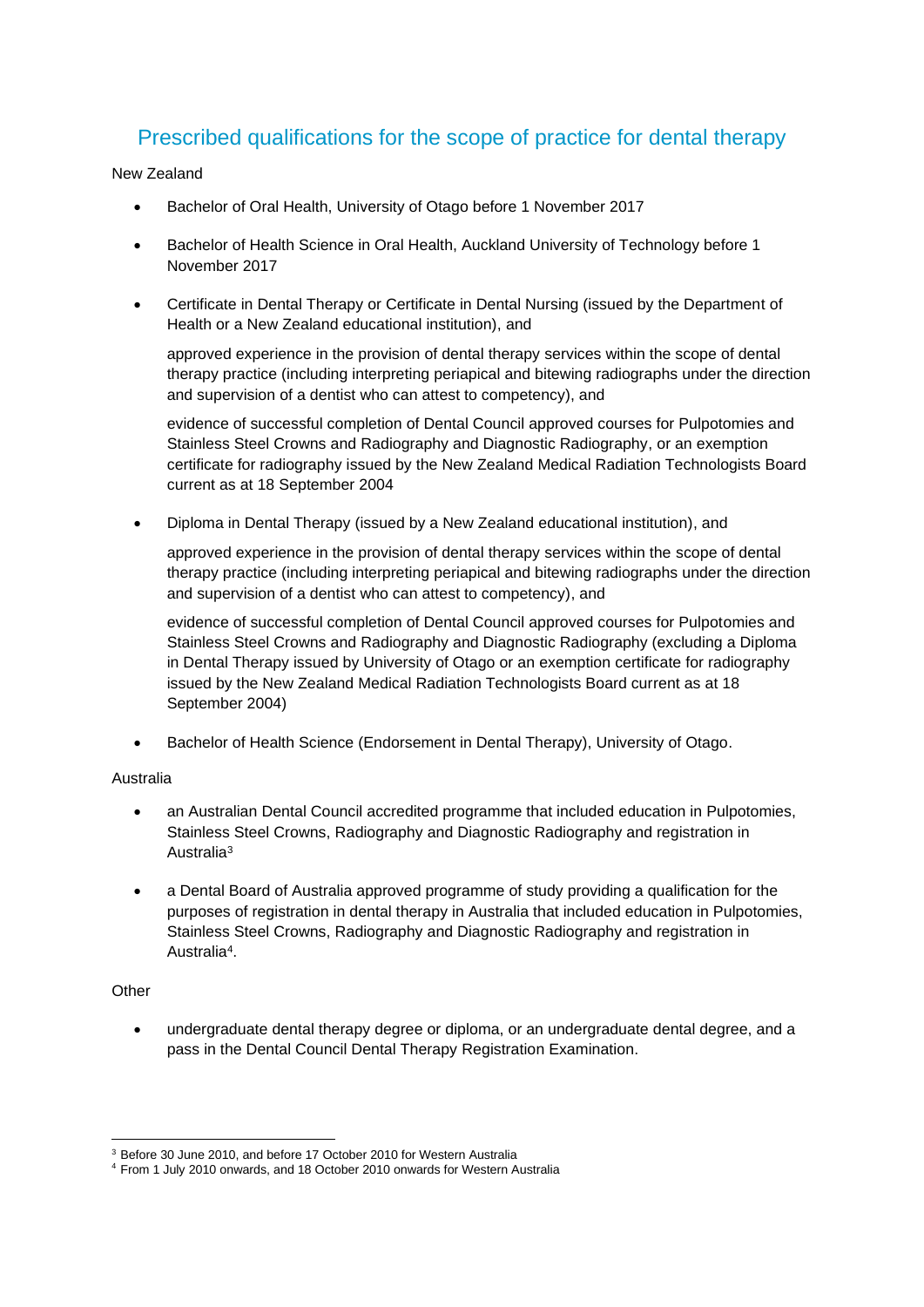# Scope for adult care in dental therapy practice

The practice of dental therapy on adults is the provision of oral health assessment, treatment, management and prevention services within the general dental therapy scope of practice for adult patients aged 18 years and older. Depending on the dental therapist's qualifications this is provided in a team situation under direct clinical supervision<sup>1</sup> or the clinical quidance<sup>2</sup> of a practising dentist or dental specialist. Disease prevention, oral health promotion and maintenance are core activities.

Practice in this context goes wider than clinical dental therapy practice to include teaching, research, and management, given that such roles influence clinical practice and public safety. Areas of adult care in dental therapy practice which were not included in a practitioner's training should not be undertaken unless the practitioner has completed appropriate training and practises to the standards required by the Standards Framework for Oral Health Practitioners.

### Prescribed qualifications for the scope of practice for adult care in dental therapy

#### *Prescribed qualifications for practising under clinical guidance*

- Certificate in Dental Therapy (issued by the Department of Health or a New Zealand educational institution) and registration in the scope of practice for dental therapy and a Dental Council accredited qualification in adult dental therapy practice<sup>3</sup>
- Diploma in Dental Therapy (issued by a New Zealand educational institution) and registration in the scope of practice for dental therapy and a Dental Council accredited qualification in adult dental therapy practice
- Bachelor of Health Science (Endorsement in Dental Therapy), University of Otago and registration in the scope of practice for dental therapy and a Dental Council accredited qualification in adult dental therapy practice
- Bachelor of Health Science in Oral Health, Auckland University of Technology and registration in the scope of practice for dental therapy and a Dental Council accredited qualification in adult dental therapy practice
- Bachelor of Oral Health, University of Otago and registration in the scope of practice for dental therapy and a Dental Council accredited qualification in adult dental therapy practice.

#### *Prescribed qualifications for practising under direct clinical supervision*

• Currently no training programmes have been accredited.

*For applications received before 19 September 2004* 

• Certificate in Dental Therapy (issued by the Department of Health or a New Zealand educational institution); registration in the Scope of General Dental Therapy Practice and

<sup>1</sup> **Direct clinical supervision** means the clinical supervision provided to a dental therapist by a practising dentist or dental specialist when the dentist is present on the premises at the time the dental therapy work is carried out

<sup>2</sup> **Clinical guidance** means the professional support and assistance provided to a dental therapist by a practising dentist or dental specialist as part of the provision of overall integrated care to the adult patient group. Dental therapists and dentists/specialists normally work from the same premises providing a team approach. Clinical guidance may be provided at a distance but appropriate access must be available to ensure that the dentist or specialist is able to provide guidance and advice, when required and maintain general oversight of the clinical care outcomes of the adult patient group.

<sup>&</sup>lt;sup>3</sup> Currently no training programmes have been accredited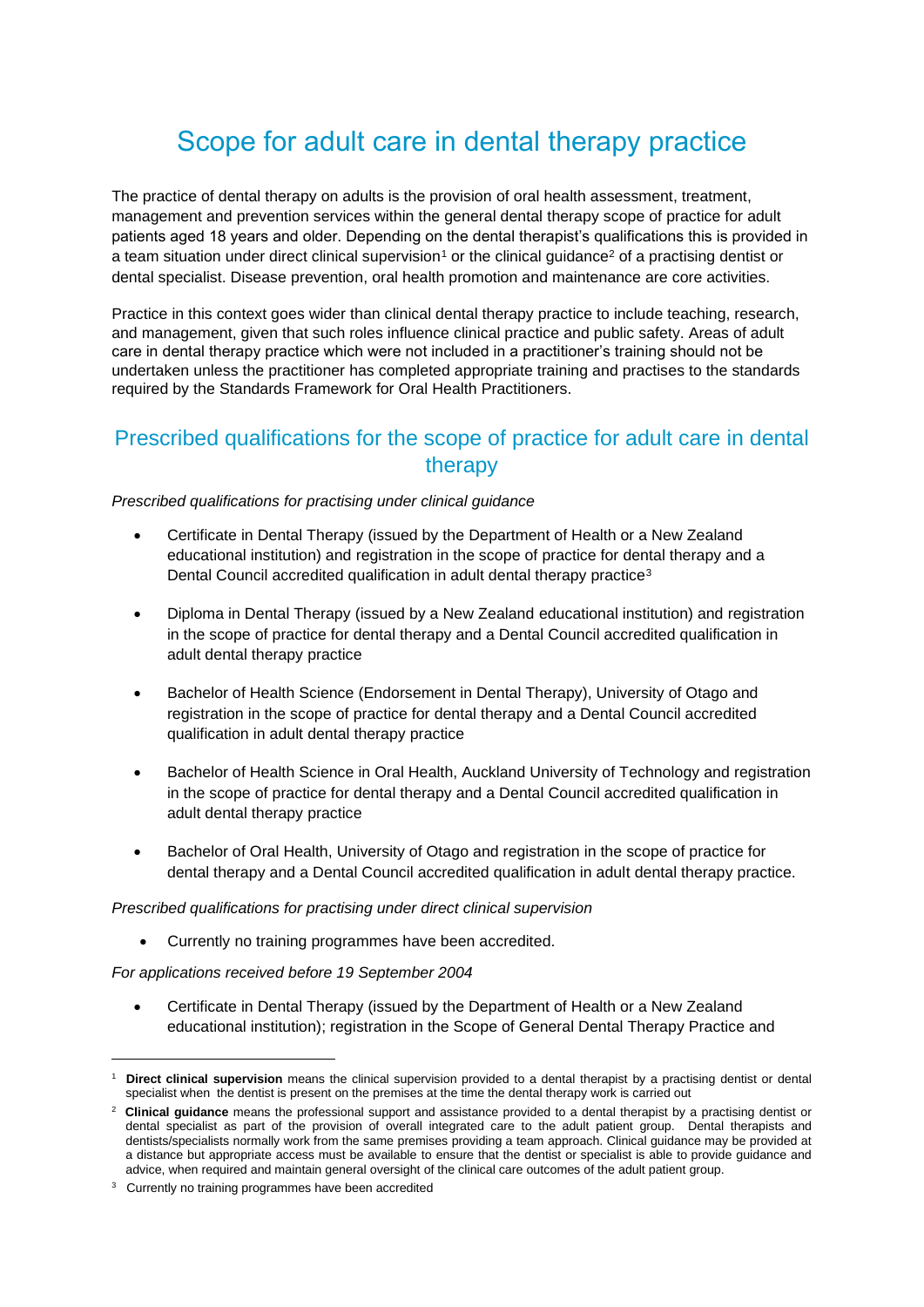approved experience in the provision of oral healthcare to adults under the direction and supervision of a dentist, who can attest to competency

- Diploma in Dental Therapy (issued by a New Zealand educational institution); registration in the Scope of General Dental Therapy Practice and approved experience in the provision of oral healthcare to adults under the direction and supervision of a dentist, who can attest to competency
- Bachelor of Health Science (Endorsement in Dental Therapy), University of Otago; registration in the Scope of General Dental Therapy practice and approved experience in the provision of oral healthcare to adults under direction and supervision of a dentist, who can attest to competency.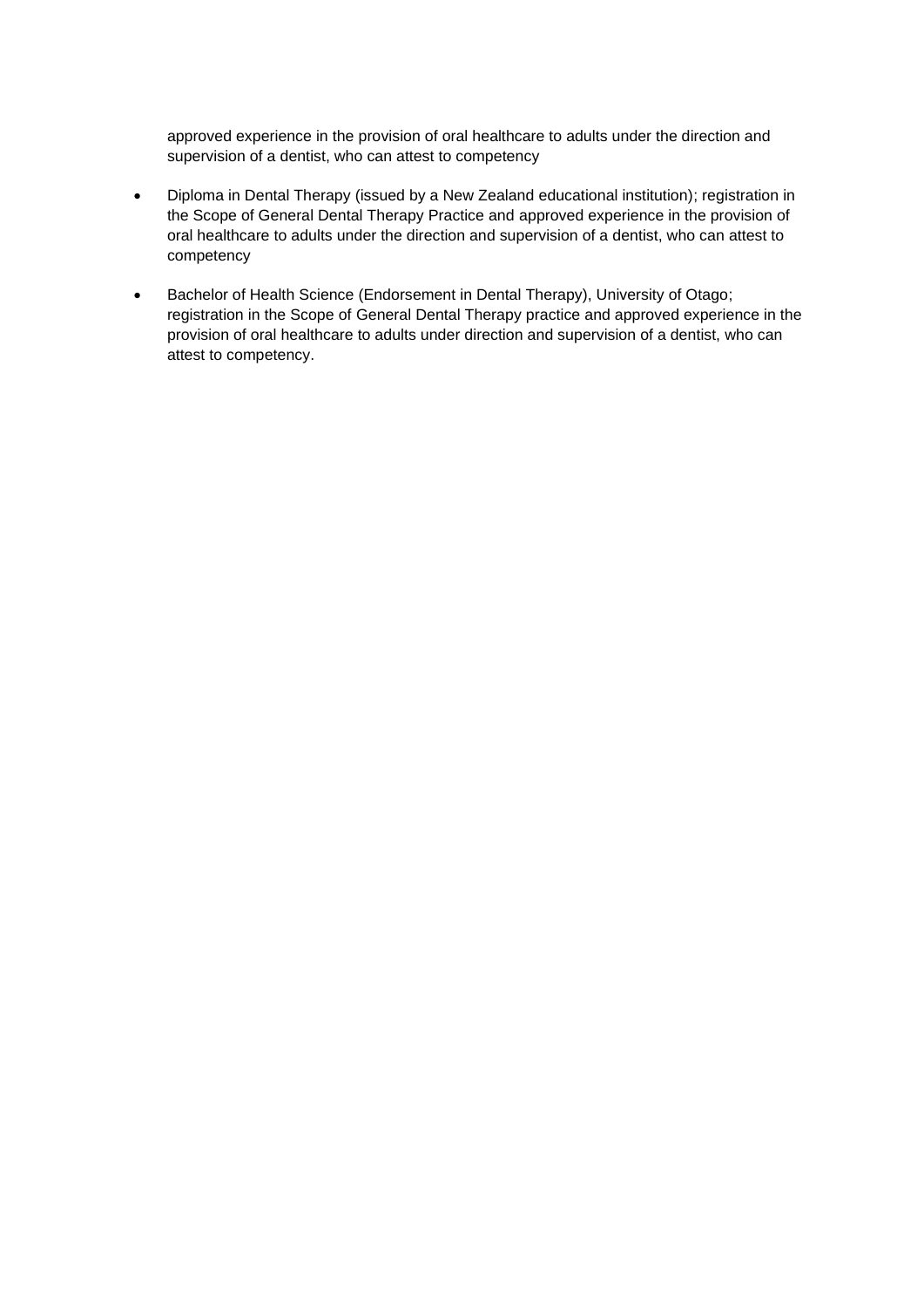# Scope of practice for oral health therapy

The practice of oral health therapy is the provision of oral health assessment, diagnosis, management, treatment and preventive care for patients in accordance with this scope of practice and an oral health therapist's approved education, training, experience and competence.

Oral health education, disease prevention and oral health promotion for individuals and communities are core activities, aimed at achieving and maintaining oral health as an integral part of general health.

Oral health therapists practise as part of the dental team and work collaboratively with other oral health practitioners and health practitioners to provide appropriate and comprehensive care to the benefit of patients' overall health.

Oral health therapists and dentists have a consultative professional relationship. The relationship may be between an oral health therapist and one dentist or dental specialist or an oral health therapist and a number of dentists or dental specialists. The establishment and maintenance of the consultative professional relationship is required for the practice of oral health therapy.

Practitioners within the consultative professional relationship are jointly responsible and accountable for the standard of decisions and care delivered to patients based on professional advice sought and given. Practitioners may wish to jointly develop a document containing agreed processes to support the consultative professional relationship and ensure advice is readily available when needed, however this is not mandatory.

Oral health therapy practice includes:

- obtaining and assessing medical and oral health histories
- examining oral tissues and recognising abnormalities
- taking and interpreting intra and extra-oral radiographs
- taking intra and extra-oral photographs
- diagnosing dental caries for patients
- diagnosing periodontal disease
- preparing oral health care plans
- consulting with other health practitioners as appropriate
- referring as necessary to the appropriate practitioner/agency
- obtaining informed consent
- providing oral health education, information and counselling to patients
- applying and dispensing non-prescription preventive agents
- applying and dispensing prescription medicines and preventive agents
- applying and dispensing topical agents for the treatment of tooth surface sensitivity and tooth discolouration
- applying fissure sealants
- administering topical local anaesthetic
- administering local anaesthetic using dentoalveolar infiltration and inferior dental nerve block techniques
- removing hard and soft deposits from all tooth surfaces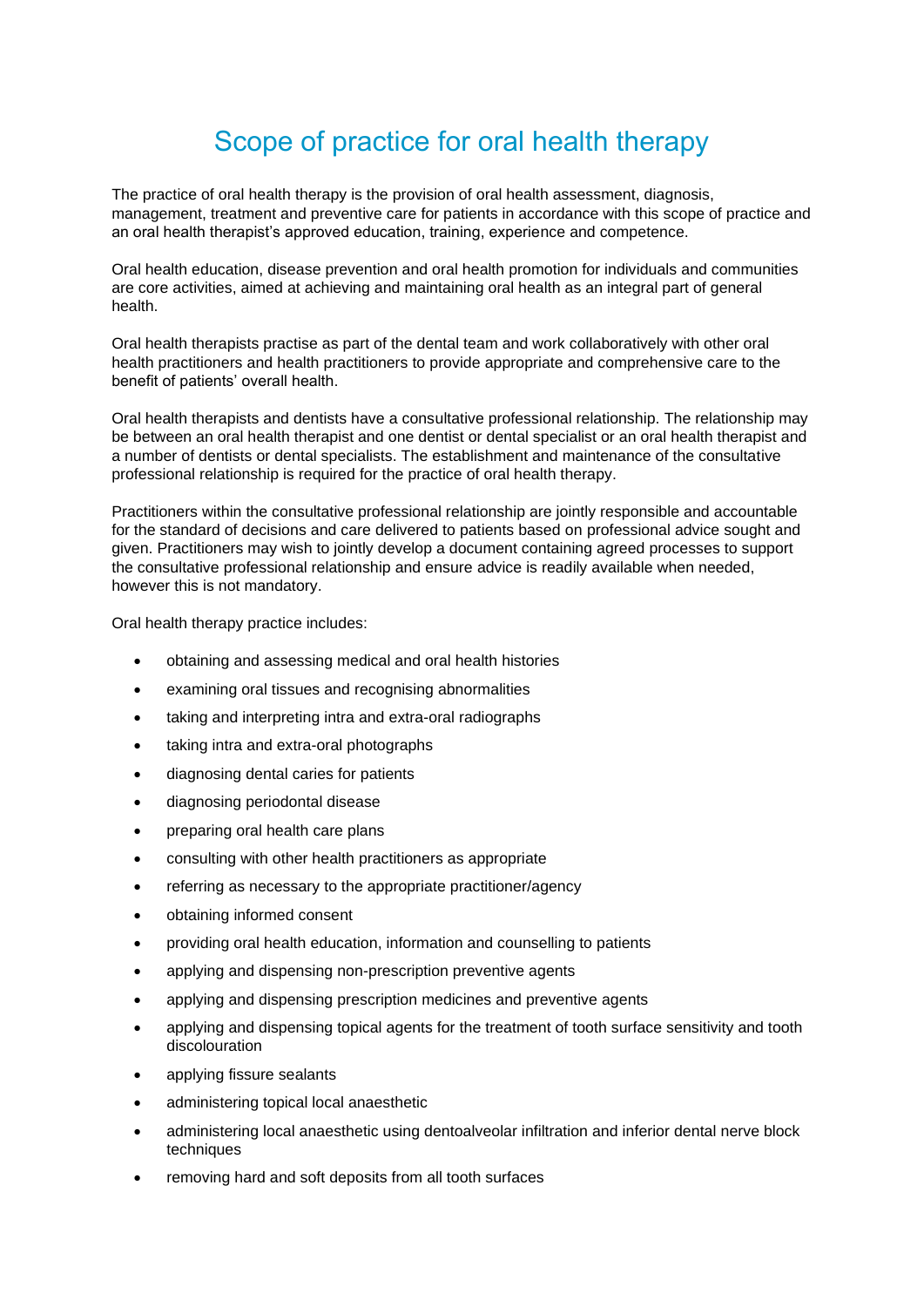- extracting primary teeth
- restorative activities:
	- $\circ$  preparing cavities and restoring primary and permanent teeth using direct placement of dental materials
	- o performing pulpotomies on primary teeth
	- o preparing primary teeth for, and placing, stainless steel crowns
- recontouring and polishing restorations
- taking impressions, recording occlusal relationships, and making study models
- constructing and fitting mouthguards and bleaching trays
- performing postoperative procedures such as removal of sutures and placement and removal of periodontal dressings
- promoting the oral health of communities by:
	- $\circ$  raising awareness of oral health and its effect on general health and well-being
	- o designing and implementing oral health promotion projects, and evaluating their effectiveness, in response to the oral health needs of specific communities
- assisting the dentist or dental specialist in implementing orthodontic treatment plans through performing the following orthodontic procedures:
	- o tracing cephalometric radiographs
	- o fabricating retainers, and undertaking other simple laboratory procedures of an orthodontic nature
- assisting the dentist or dental specialist in implementing orthodontic treatment plans, as directed by the dentist or dental specialist who is responsible for the patient's clinical care outcomes and is on-site at the time, through performing the following orthodontic procedures:
	- o placing separators
	- o sizing and cementing metal bands including loose bands during treatment
	- o preparing teeth for bonding fixed attachments and fixed retainers
	- o indirect bonding of brackets as set up by the dentist or dental specialist
	- $\circ$  placing archwires when necessary (as formed by the dentist or dental specialist) and replacing ligatures/closing self- ligating brackets
	- o trial fitting removable appliances this does not include activation
	- $\circ$  removing archwires after removing elastomeric or wire ligatures, or opening self- ligating brackets
	- o removing fixed orthodontic attachments and retainers
	- o removing adhesives after the removal of fixed attachments
	- o fitting passive removable retainers
	- o bonding preformed fixed retainers.

Practice in this context goes wider than clinical oral health therapy practice to include teaching, research, and management, given that such roles influence clinical practice and public safety. Areas of oral health therapy practice which were not included in a practitioner's training should not be undertaken unless the practitioner has completed appropriate training and practises to the standards required by the Standards Framework for Oral Health Practitioners.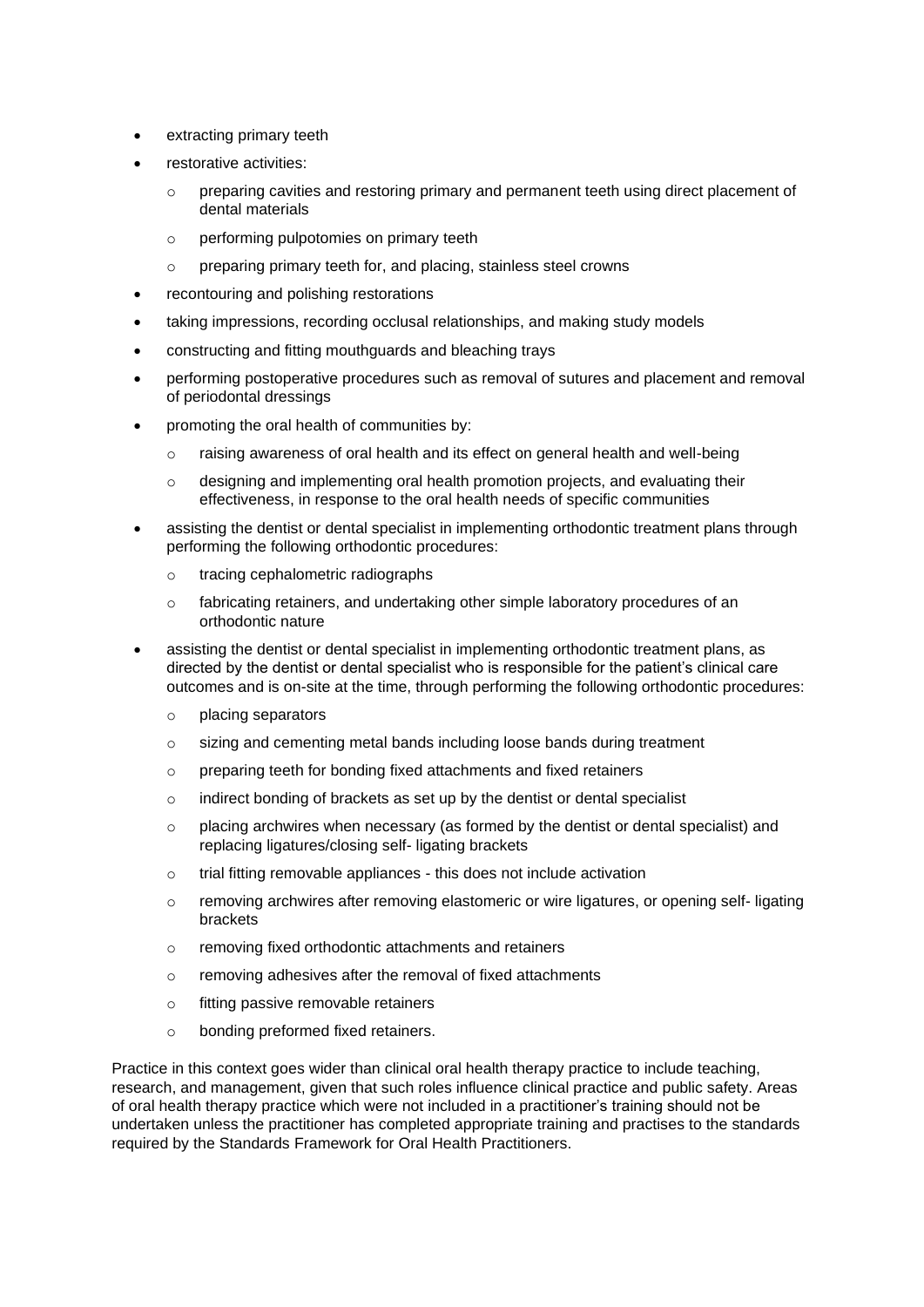## Prescribed qualifications for the scope of practice for oral health therapy

New Zealand

- University of Otago Bachelor of Oral Health<sup>1</sup> and a Dental Council New Zealand accredited Adult restorative programme
- Auckland University of Technology Bachelor of Health Science in Oral Health<sup>2</sup> and a Dental Council New Zealand accredited Adult restorative programme.

#### Australia

• Dental Board of Australia-approved programmes that allow graduates registration in the Oral Health Therapist Scope of Practice in Australia. For those Australian programmes were the adult restorative treatment is not accredited as part of the undergraduate programme, a Dental Council New Zealand accredited programme is required to remove the Adult restorative treatment exclusion.

#### **Other**

• New Zealand Oral Health Therapist Registration Examination and a Dental Council New Zealand accredited Adult restorative programme.

<sup>1</sup> Qualification obtained since 2009 onwards

<sup>&</sup>lt;sup>2</sup> Qualification obtained since 2008 onwards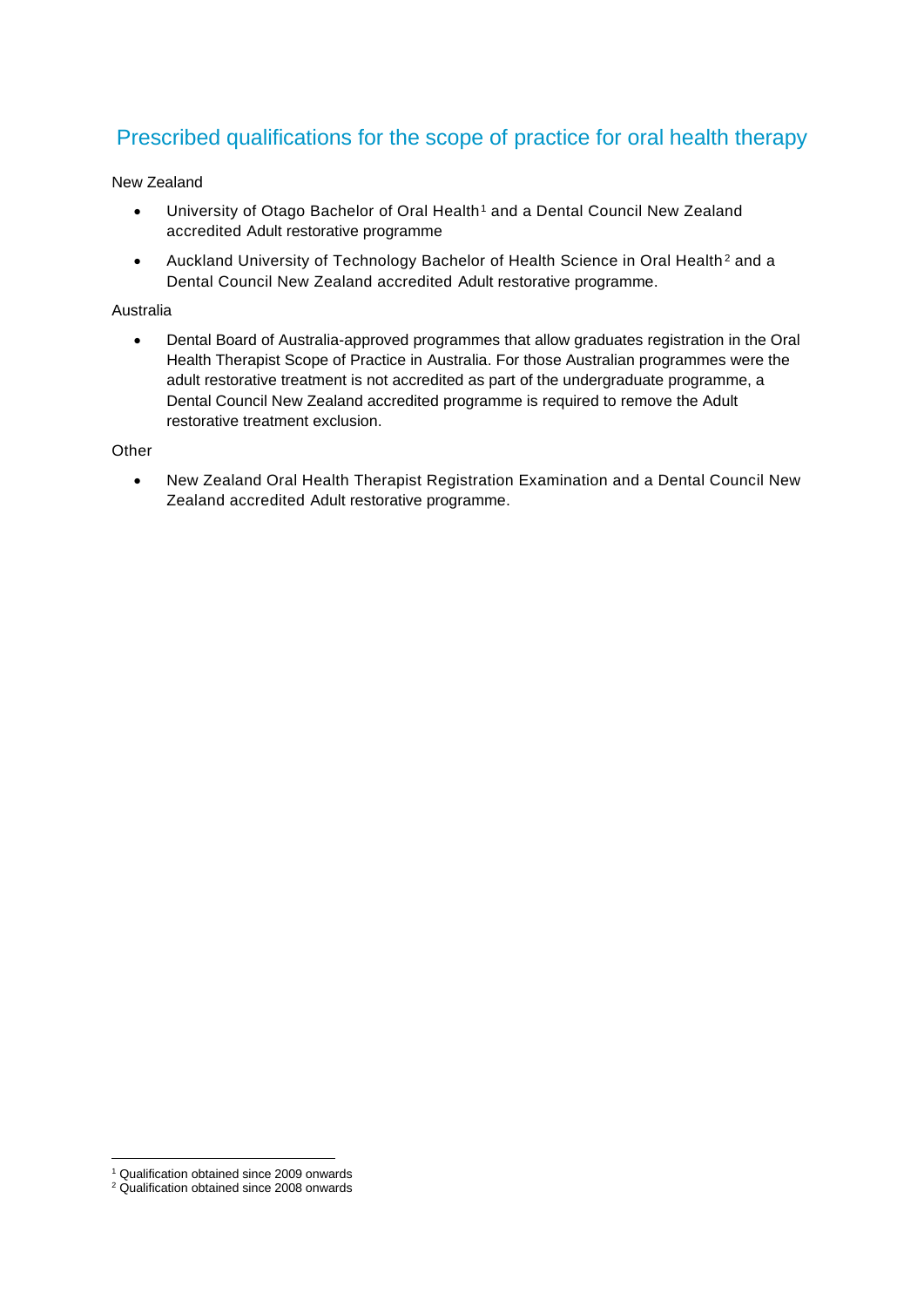# Scope of practice for dental technology

The practice of dental technology involves the processes and procedures associated with the design, manufacture and repair of fixed and removable oral and extra-oral appliances and prostheses prescribed by a practising health practitioner<sup>1</sup>, and carried out in accordance with this scope of practice and a dental technician's approved education, training, experience and competence<sup>2</sup>.

Dental Technology practice includes:

- selection of appropriate dental materials for the design, manufacture and repair of fixed and removable oral and extraoral appliances and prostheses prescribed by a practising dental specialist, dentist, clinical dental technician, medical practitioner or other practising health practitioner
- processes and procedures associated with the design, manufacture and repair of:
	- o complete removable dentures and overdentures
	- o removable partial dentures including precision attachments
	- o fixed and removable orthodontic appliances
	- o crowns and bridges including precision attachments on natural teeth and implants
	- o implant overdentures and implant supported dentures
	- $\circ$  tissue and implant supported maxillofacial, ocular and auricular appliances and prostheses, and other appliances and prostheses involved in the overall prosthetic rehabilitation of patients
	- $\circ$  specialist treatment appliances such as, but not limited to: diagnostic stents and radiographic stents, appliances for the treatment of temporomandibular disorders, appliances for the treatment of speech disorders, appliances for the treatment of sleep disorders and appliances for the treatment of audio disorders.
- undertaking shade taking and shade checking, which may include the removal of a preloosened temporary restoration and try-in of the permanent restoration, without removal or placement of an abutment, as prescribed by and prior to the final fitting<sup>3</sup> by a dentist or dental specialist.

Practice in this context goes wider than dental technology practice to include teaching, research, and management, given that such roles influence clinical and technical practice and public safety. Areas of dental technology practice that were not included in a practitioner's training should not be undertaken unless the practitioner has completed appropriate training and practices to the standard required by the Standards Framework for Oral Health Practitioners.

<sup>1</sup> Appliances and prostheses are prescribed by a practising dentist, dental specialist, clinical dental technician, medical practitioner or other practising health practitioner

<sup>&</sup>lt;sup>2</sup> The working relationship between dental technicians and prescribing health practitioners is set out in the relevant Dental Council Practice Standard

<sup>&</sup>lt;sup>3</sup> Final fitting for dental technicians means ensuring the patient returns to the prescribing dentist /dental specialist as soon as possible on the same day for the refitting of the temporary or permanent restoration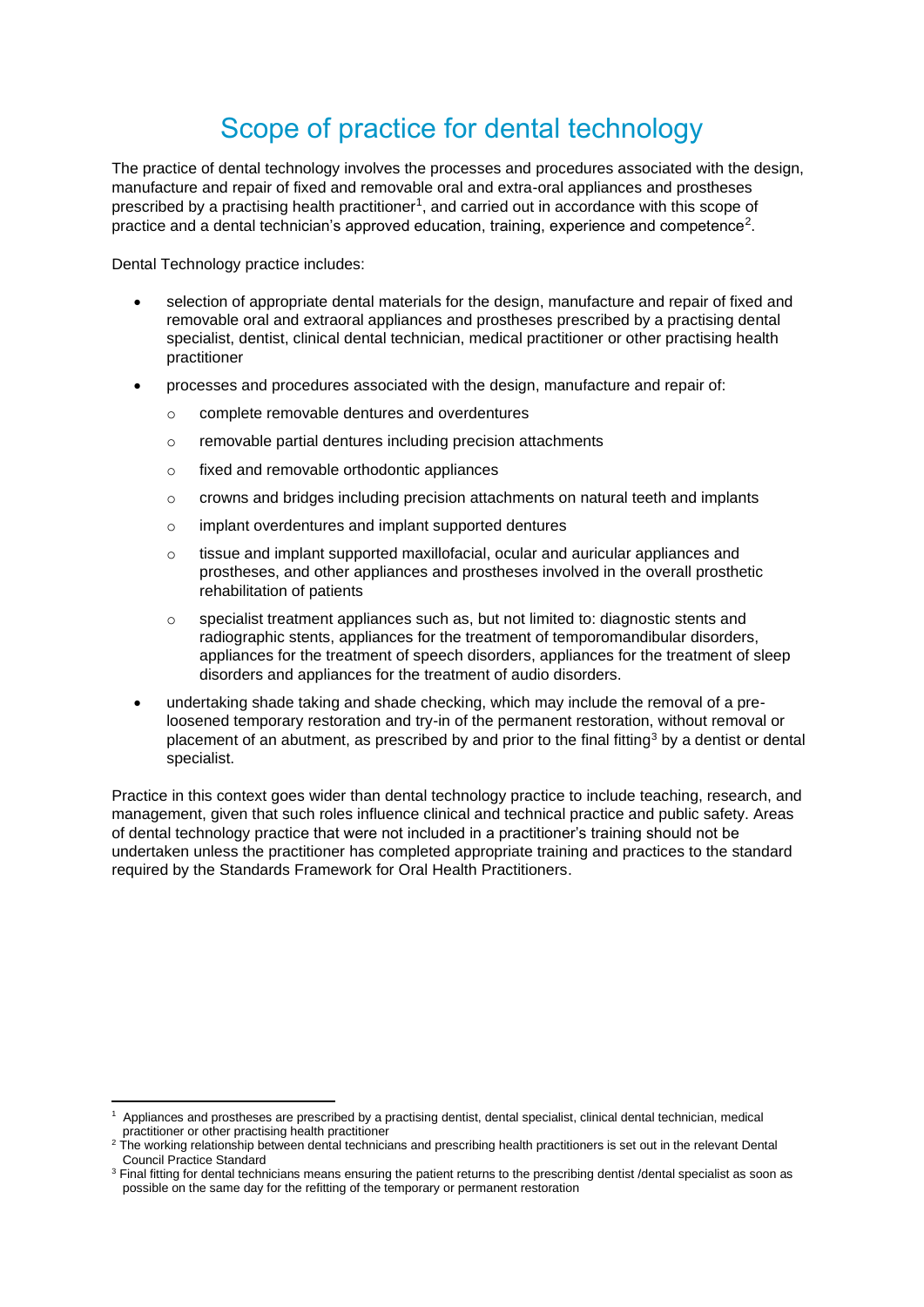## Prescribed qualifications for the scope of practice for dental technology

### New Zealand

- Bachelor of Dental Technology, University of Otago
- Bachelor of Dental Technology with Honours, University of Otago
- Diploma in Dental Technology, issued by a New Zealand educational institution, and commenced prior to 18 September 2004.

### **Other**

• an approved overseas dental technology qualification and a pass in the New Zealand Dental Technicians Registration Examination.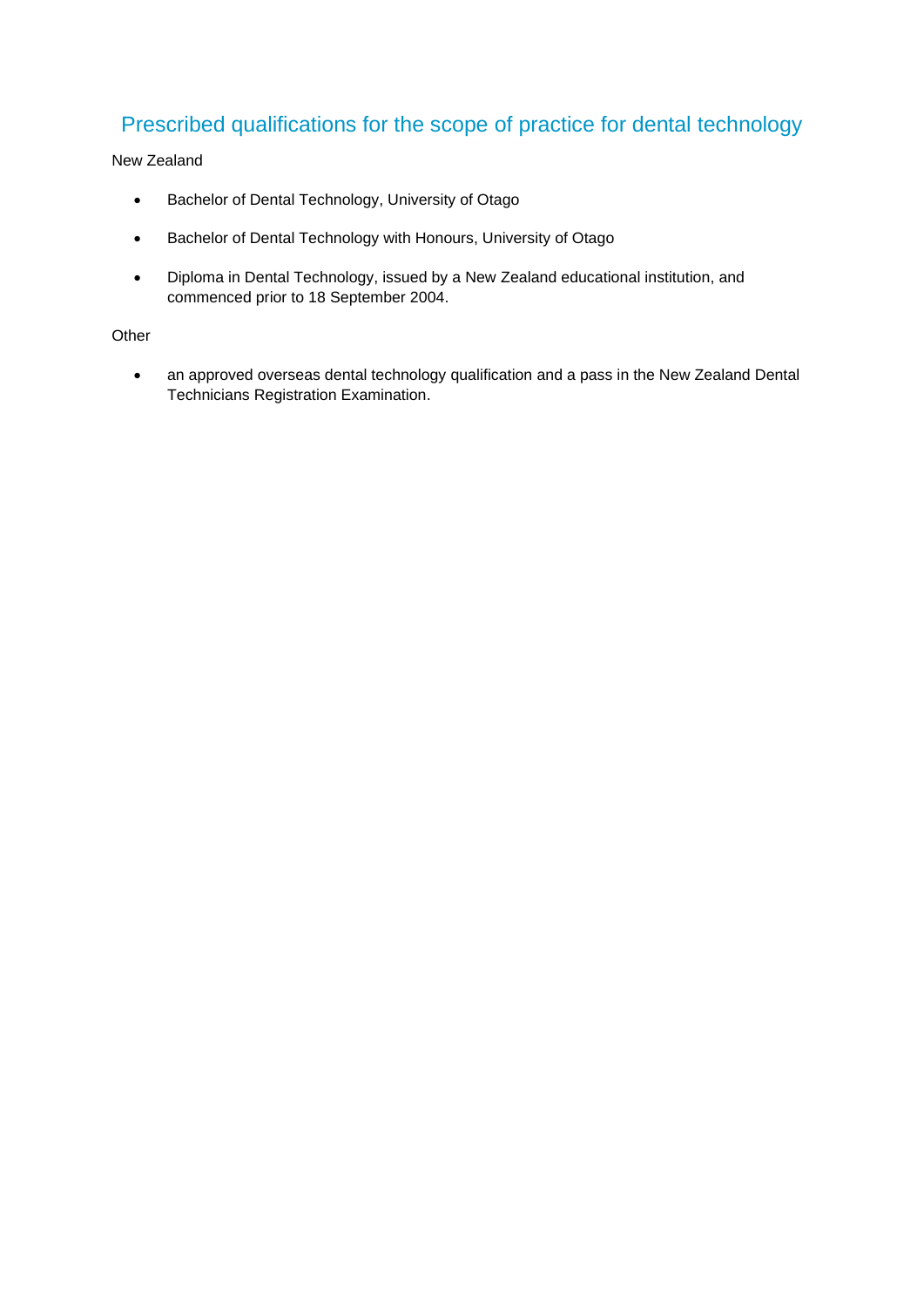# Scope of practice for clinical dental technology

The practice of clinical dental technology involves the processes and procedures associated with taking impressions, undertaking other non-invasive clinical procedures related to the design, manufacture, repair and fitting of complete or partial removable oral and extra-oral appliances and prostheses, in accordance with this scope of practice and the clinical dental technician's approved education, training, experience and competence<sup>1</sup>.

Clinical dental technology practice includes:

- activities described in the scope of practice for dental technology
- taking impressions and undertaking other non-invasive clinical procedures involved in:
	- $\circ$  the fitting and relining of removable complete dentures when there are no natural teeth remaining and there is no diseased or unhealed hard or soft tissue
	- $\circ$  the fitting and relining of removable partial dentures subject to the patient having obtained an oral health certificate from a dentist or dental specialist; and
	- $\circ$  the construction of removable complete and partial immediate dentures on the prescription of, and prior to the fitting by a dentist or dental specialist
	- $\circ$  the relining and construction of removable complete and partial root/tooth overdentures subject to the patient having obtained an oral health certificate from and on the prescription of a dentist or dental specialist, and prior to the final fitting<sup>2</sup> by a dentist or dental specialist
- processes and procedures associated with extraoral maxillofacial prostheses, for those with formal training or if they can demonstrate that they have the requisite knowledge and training to undertake this work $^3$ :
	- $\circ$  taking impressions and undertaking other non-invasive clinical procedures involved in the fitting, construction and repair of extra-oral maxillofacial prostheses,that are not in direct communication with the naso- or the orophayngeal airway under the prescription of a dentist, dental specialist or medical practitioner, who remains responsible for the clinical outcomes of the patient
	- o taking impressions of maxillofacial defects that are in direct communication with the naso- or the orophayngeal airway, for those clinical dental technicians with formal training or if they can demonstrate that they have the requisite knowledge and training to undertake this work, and only under the direct clinical supervision of a dentist, dental specialist or medical practitioner qualified to manage an airway emergency, who remains responsible for the clinical outcomes of the patient
- taking impressions and undertaking other non-invasive clinical procedures involved in the construction of removable complete and partial implant overdentures on the prescription of, and prior to the final fitting<sup>1</sup> by a dentist or dental specialist. This does not include removal or placement of abutments such as healing, temporary or permanent, or fixture level/subgingival impression copings
- repairing and/or relining of removable complete and partial implant overdentures on the prescription of and prior to the final fit<sup>1</sup> by a dentist or dental specialist and appropriate referral when indicated

<sup>1</sup> The working relationship between clinical dental technicians and prescribing health practitioners is set out in the relevant Dental Council Practice Standard

<sup>2</sup> Final fitting for clinical dental technicians means ensuring the patient is referred back to the prescribing dentist/dental specialist for the subsequent management and ongoing monitoring of that patient's oral health

<sup>3</sup> Practitioners should demonstrate that they have the requisite knowledge and training to undertake extraoral maxillofacial prostheses work in accordance with the Standards Framework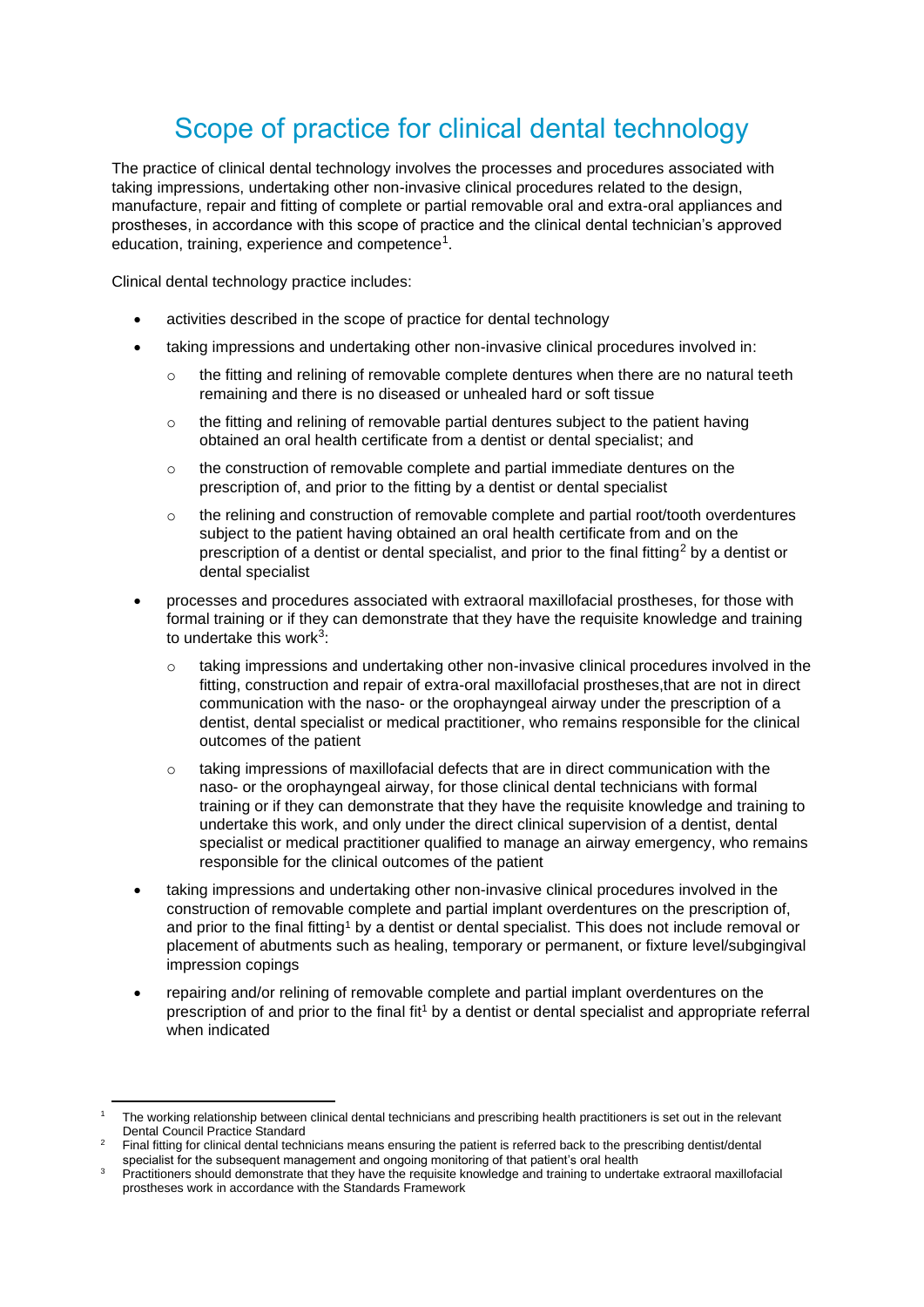- designing, constructing, repairing and supplying appliances for the treatment of sleep disorders only on the prescription of a registered dentist, dental specialist or medical practitioner
- taking impressions and undertaking other non-invasive procedures involved in the construction of an anti-snoring device, however, only a dentist, dental specialist or medical practitioner, who retains responsibility for the clinical care outcomes, can perform the final fit<sup>1</sup> of the appliance
- in relation to the above activities:
	- $\circ$  obtaining medical and dental histories and consulting with other health practitioners as appropriate
	- $\circ$  examination of the oral tissues to ensure that the patient's mouth is fit for purpose and free of disease, disorder or abnormality
	- $\circ$  referral of patients to a dentist, dental specialist or medical practitioner when any disease, disorder or abnormality is detected
	- $\circ$  referral of patients to a dentist, dental specialist or medical practitioner for a prescription for an oral health certificate and treatment plan where required
	- $\circ$  preparation of a treatment plan (in association with a prescription if required) and communicating this to the patient
	- o oral health education and promotion.

Practice in this context goes wider than clinical dental technology practice to include teaching, research, and management, given that such roles influence clinical practice and public safety. Areas of clinical dental technology practice which were not included in a practitioner's training should not be undertaken unless the practitioner has completed appropriate training and practises to the standards required by the Standards Framework for Oral Health Practitioners.

## Prescribed qualifications for the scope of practice of clinical dental technology

### New Zealand

• Registration in the dental technology scope of practice and a Postgraduate Diploma in Clinical Dental Technology University of Otago.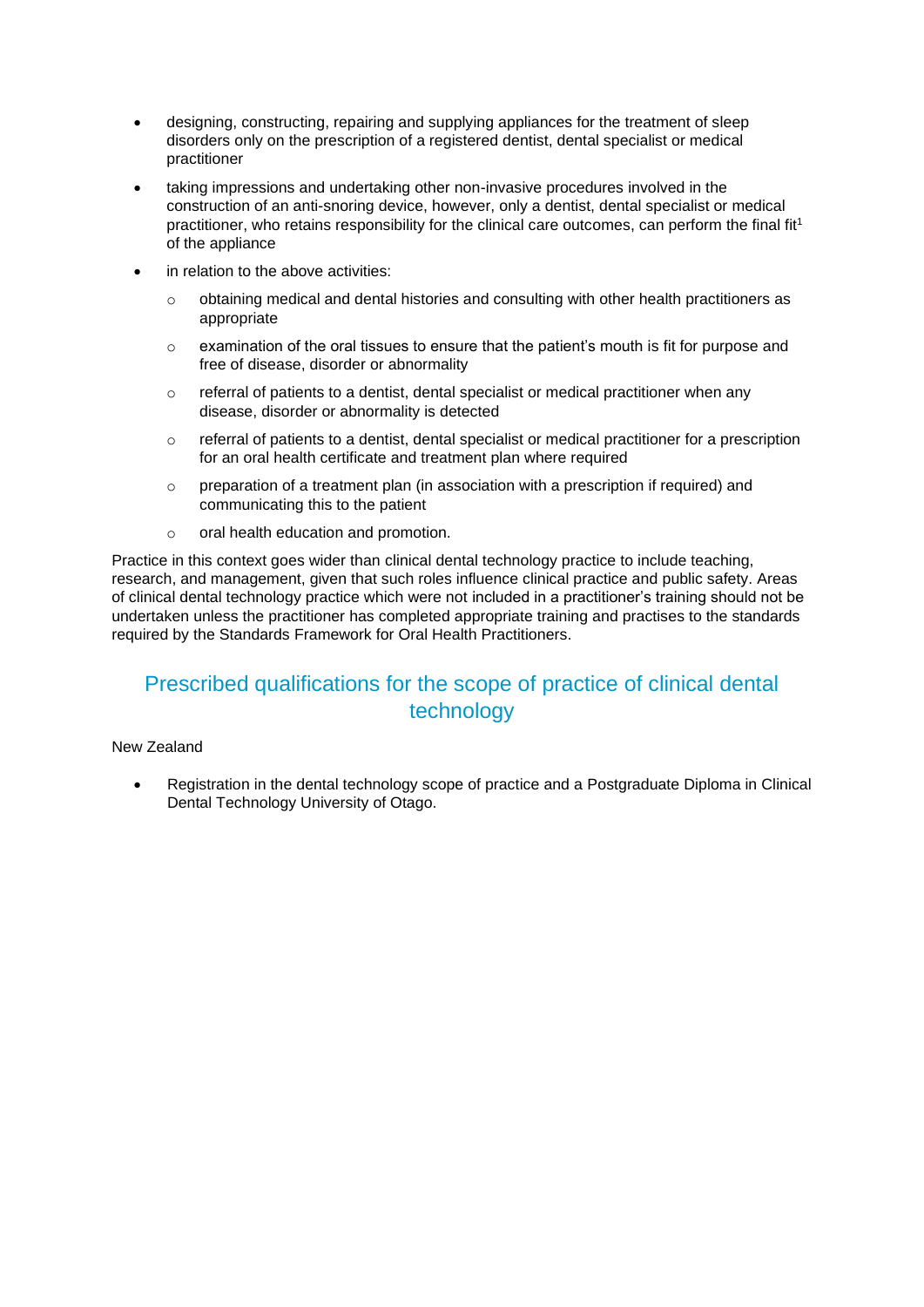# Scope of practice for implant overdentures

The practice of implant overdentures by clinical dental technicians is the processes and procedures associated with taking impressions, undertaking other non-invasive clinical procedures related to the design, manufacture, repair and trial fitting of removable complete and partial implant overdentures, in accordance with this scope of practice and the clinical dental technician's additional approved education, training, experience and competence<sup>1</sup>.

The scope for implant overdenture practice includes:

- the activities described in the scopes of practice for dental technology and clinical dental technology
- taking impressions and undertaking other non-invasive clinical procedures involved in the construction of removable complete and partial implant overdentures on the prescription of, and prior to the final fitting<sup>2</sup> by, a dentist or dental specialist
- repairing removable complete and partial implant overdentures prescribed and fitted by a dentist or dental specialist and appropriate referral when indicated
- relining removable complete and partial implant overdentures on the prescription of, and prior to the final fitting by a dentist or dental specialist<sup>2</sup>.

Practice in this context goes wider than clinical dental technology practice to include teaching, research, and management, given that such roles influence clinical practice and public safety. Areas of implant overdentures practice which were not included in a practitioner's training should not be undertaken unless the practitioner has completed appropriate training and practises to the standards required by the Standards Framework for Oral Health Practitioners.

## Prescribed qualifications for the scope of practice for implant overdentures

### **Other**

- Until 1 July 2017 registration as a Clinical Dental Technician plus evidence of appropriate training, completion or commencement of at least 8 documented cases and a competency attestation from an appropriately qualified dentist or dental specialist
- A Dental Council approved implant overdenture course or a pass in the Dental Council implant overdenture registration examination.

<sup>1</sup> Appliances and prostheses are prescribed by a practising dental specialist or dentist; and they do the final fit of the implant overdenture

Final fitting for clinical dental technicians means ensuring the patient is referred back to the prescribing dentist/dental specialist for the subsequent management and ongoing monitoring of that patient's oral health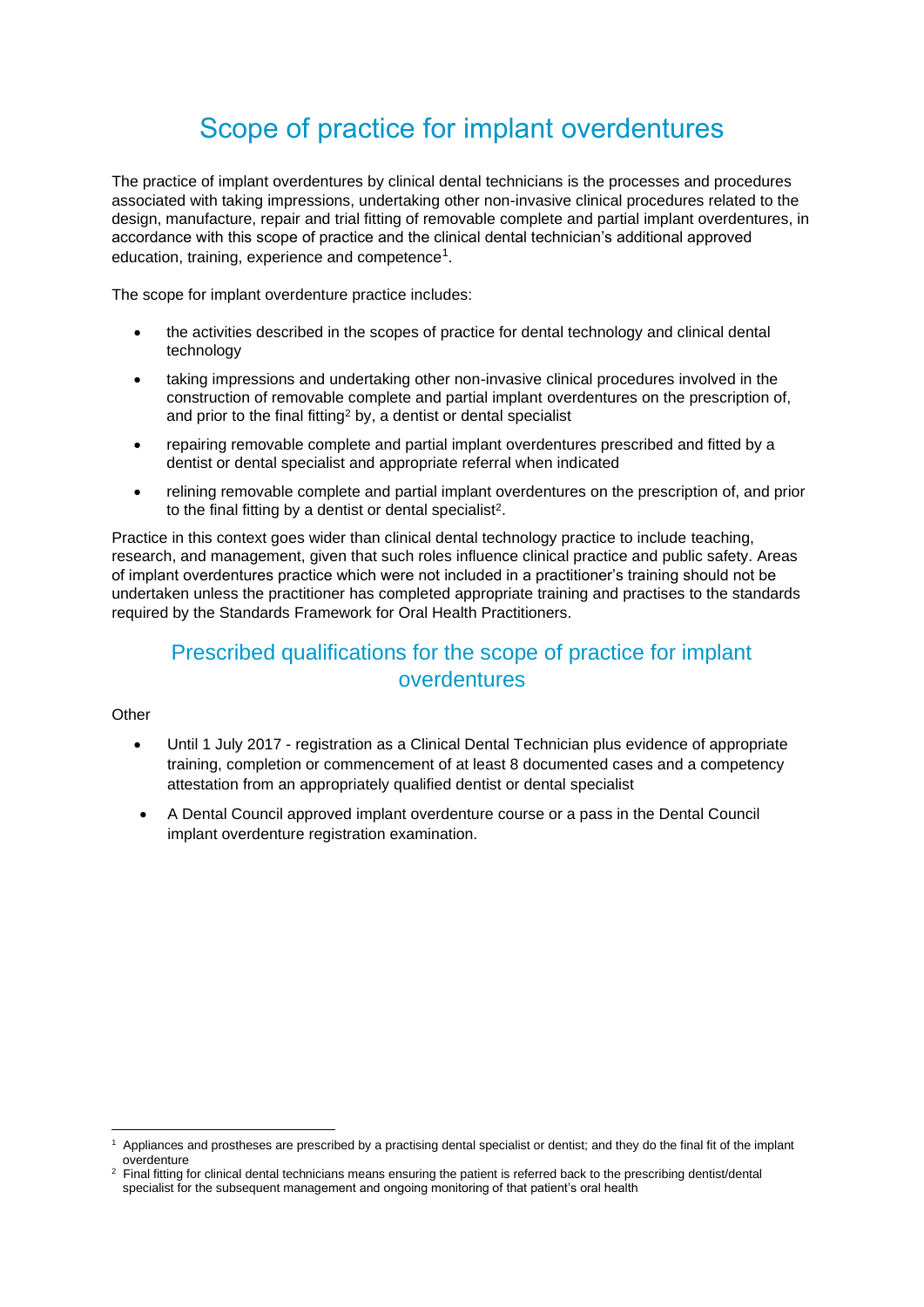# Scope of practice for orthodontic auxiliary practice

Orthodontic auxiliary practice is a subset of dental hygiene practice that involves implementing orthodontic treatment plans prepared by a dentist or orthodontists, by performing orthodontic procedures and providing oral health education and advice on the care and maintenance of orthodontic appliances in accordance with this scope of practice an orthodontic auxiliary's approved education, training, experience and competence.

Orthodontic auxiliaries practise under the direct supervision of a dentist or orthodontist who is present on the premises at which the work is carried out and who is responsible for the patient's overall clinical care outcomes<sup>1</sup>.

Orthodontic Auxiliary practice includes:

- taking clinical photographs for records
- taking impressions. Obtaining a record of occlusal relationships
- tracing cephalometric radiographs
- placing separators
- sizing of metal bands and their cementation including loose bands during treatment
- supragingival polishing of teeth (as part of oral hygiene, before bonding and after removal of fixed attachments)
- preparation of teeth for the bonding of fixed attachments and fixed retainers
- indirect bonding of brackets as set up by the orthodontist
- providing oral hygiene instruction and advice on the care and maintenance of orthodontic appliances
- placing archwires as formed by the orthodontist when necessary and replacing ligatures /closing self ligating brackets
- removing archwires after removing elastomeric or wire ligatures, or opening self ligating brackets
- removing fixed orthodontic attachments and retainers
- removing adhesives after the removal of fixed attachments using burs in slow speed handpieces where there is minimal potential for the removal of enamel
- trial fitting of removable appliances this does not include activation
- fitting of passive removable retainers
- bonding preformed fixed retainers
- making study models, and fabricating retainers, and undertaking other simple laboratory procedures of an orthodontic nature
- taking intra-oral and extra-oral radiographs.

Practice in this context goes wider than clinical orthodontic auxiliary practice to include teaching, research, and management, given that such roles influence clinical practice and public safety. Areas of orthodontic auxiliary practice which were not included in a practitioner's training should not be

<sup>1</sup> Further detail on the working relationship between orthodontic auxiliaries and dentists/orthodontists will be set out in the relevant Dental Council Code of Practice